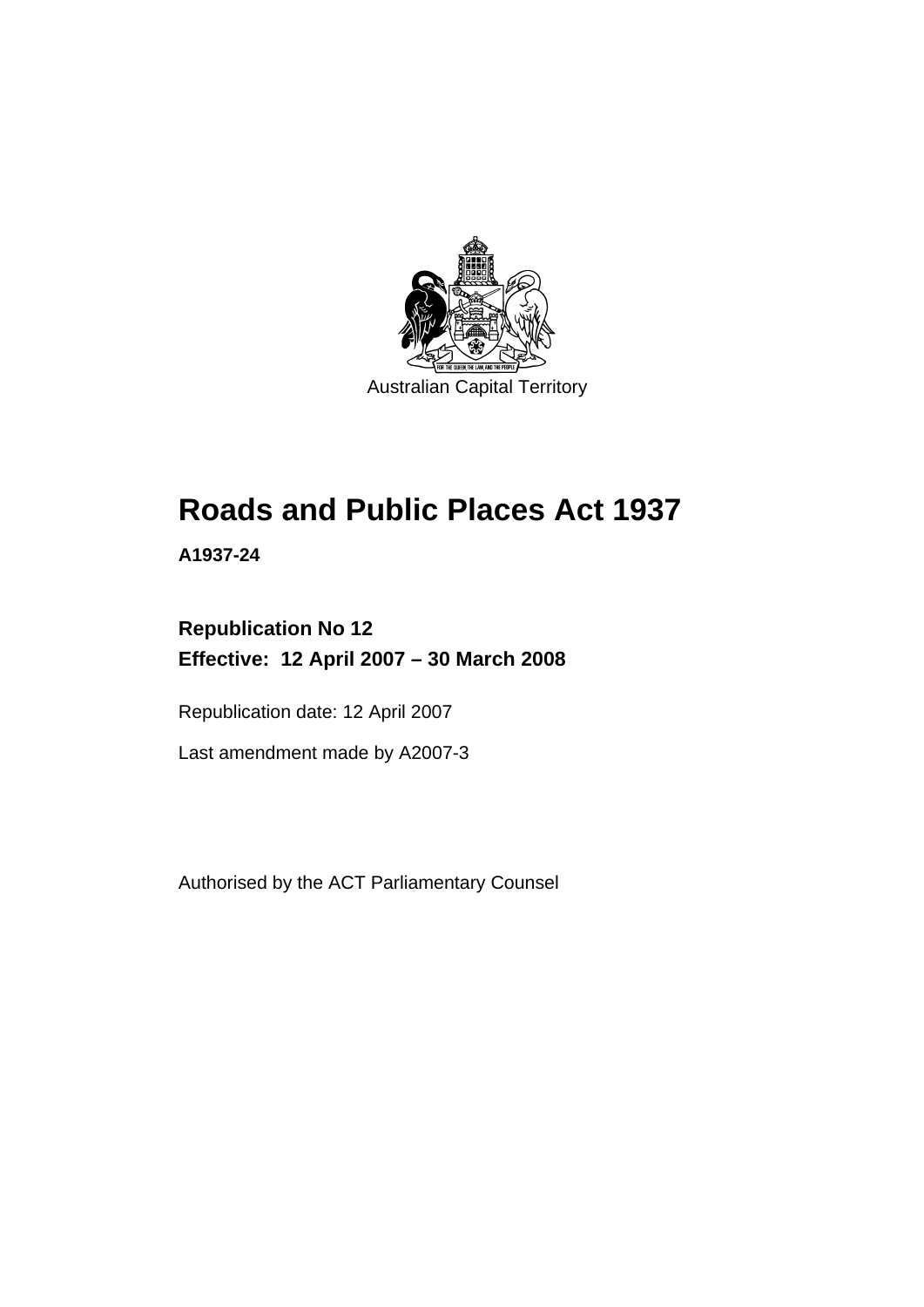## **About this republication**

#### **The republished law**

This is a republication of the *Roads and Public Places Act 1937* (including any amendment made under the *Legislation Act 2001*, part 11.3 (Editorial changes)) as in force on 12 April 2007*.* It also includes any amendment, repeal or expiry affecting the republished law to 12 April 2007.

The legislation history and amendment history of the republished law are set out in endnotes 3 and 4.

#### **Kinds of republications**

The Parliamentary Counsel's Office prepares 2 kinds of republications of ACT laws (see the ACT legislation register at www.legislation.act.gov.au):

- authorised republications to which the *Legislation Act 2001* applies
- unauthorised republications.

The status of this republication appears on the bottom of each page.

#### **Editorial changes**

The *Legislation Act 2001*, part 11.3 authorises the Parliamentary Counsel to make editorial amendments and other changes of a formal nature when preparing a law for republication. Editorial changes do not change the effect of the law, but have effect as if they had been made by an Act commencing on the republication date (see *Legislation Act 2001*, s 115 and s 117). The changes are made if the Parliamentary Counsel considers they are desirable to bring the law into line, or more closely into line, with current legislative drafting practice.

This republication does not include amendments made under part 11.3 (see endnote 1).

#### **Uncommenced provisions and amendments**

If a provision of the republished law has not commenced or is affected by an uncommenced amendment, the symbol  $\mathbf{U}$  appears immediately before the provision heading. The text of the uncommenced provision or amendment appears only in the last endnote.

#### **Modifications**

If a provision of the republished law is affected by a current modification, the symbol  $\mathbf{M}$ appears immediately before the provision heading. The text of the modifying provision appears in the endnotes. For the legal status of modifications, see *Legislation Act 2001*, section 95.

#### **Penalties**

The value of a penalty unit for an offence against this republished law at the republication date is—

- (a) if the person charged is an individual—\$100; or
- (b) if the person charged is a corporation—\$500.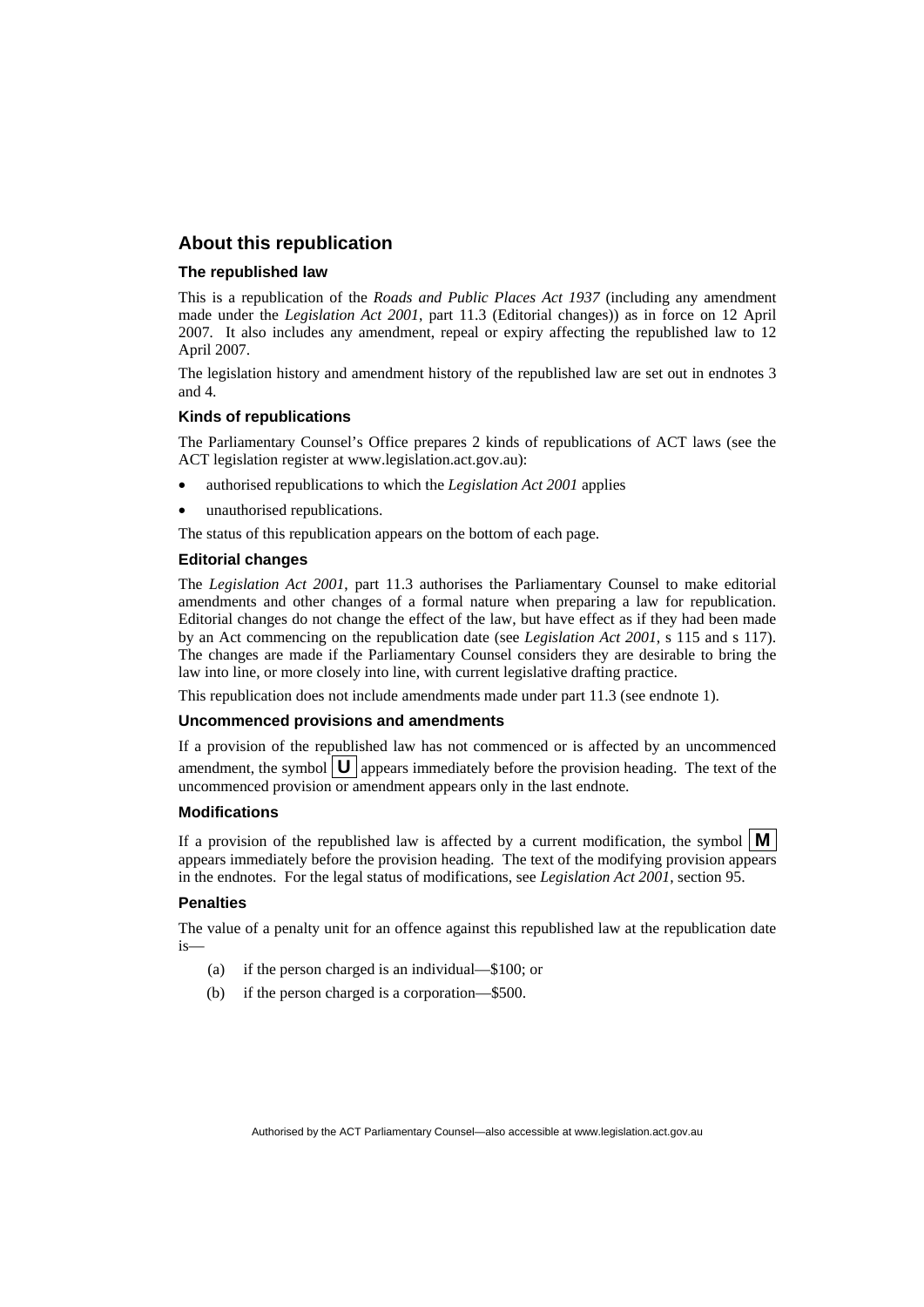

# **[Roads and Public Places Act 1937](#page-6-0)**

## **Contents**

|                                                                    | Page |
|--------------------------------------------------------------------|------|
| Name of Act                                                        | 2    |
| Dictionary                                                         | 2    |
| Offences against Act—application of Criminal Code etc              | 2    |
| <b>Notes</b>                                                       | 3    |
| Application of Act to Territory                                    | 3    |
| Road and public places officers                                    | 3    |
| Level of roads                                                     | 3    |
| Temporary closing of roads                                         | 4    |
| Temporary roads                                                    | 5    |
| Drains for surface water                                           | 5    |
| Damage to or interference with public places and property on them  | 6    |
| Construction of culverts etc in public places                      | 6    |
| Permission to place culverts etc across, and to interfere with the |      |
| surfaces of, public places                                         | 7    |
| Determination of fees                                              | 7    |
|                                                                    |      |
|                                                                    |      |

| - R12    | Roads and Public Places Act 1937 | contents 1 |
|----------|----------------------------------|------------|
| 12/04/07 | Effective: 12/04/07-30/03/08     |            |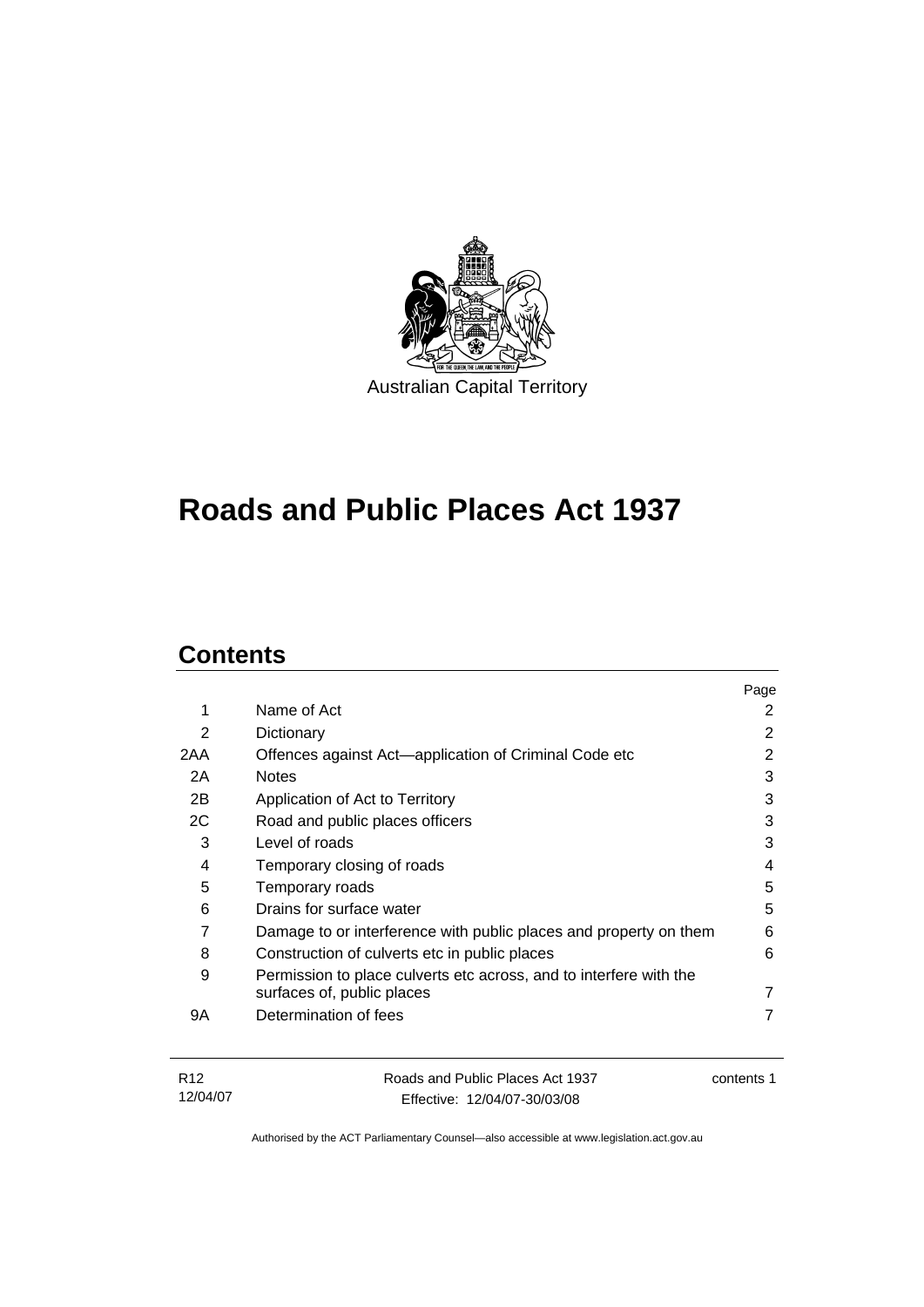#### Contents

|            |                                                         | Page |
|------------|---------------------------------------------------------|------|
| 10         | Excavations etc on public places to be lighted          | 7    |
| 11         | Alignment marks etc                                     | 8    |
| 12         | Exhibition of advertisements or notices                 | 8    |
| 12A        | Code of practice for removable signs                    | 8    |
| 12B        | Contents of code of practice                            | 8    |
| 12C        | Failure to comply with code                             | 9    |
| 12D        | Indemnification of Territory                            | 9    |
| 12E        | Removal of abandoned vehicles from public places        | 9    |
| 12F        | Failure to provide information about abandoned vehicles | 11   |
| 12G        | Removal of signs and other items from public places     | 11   |
| 12H        | Disposal of items removed under sections 12E and 12G    | 13   |
| 121        | Prescribed objects-s 12G (4), def of prescribed object  | 13   |
| 13         | Trees etc overhanging public places                     | 13   |
| 14         | Repair of damage to public places                       | 14   |
| 14A        | Graffiti removal on leased land                         | 15   |
| 14B        | Graffiti removal-liability of the Territory             | 16   |
| <b>15A</b> | Objects in public places                                | 16   |
| 15B        | Application for permit                                  | 16   |
| 15BA       | Placement of objects affecting heritage significance    | 18   |
| 15C        | Grant or refusal of permit                              | 18   |
| 15D        | Permit may be subject to conditions                     | 19   |
| 15E        | Grant of permit                                         | 20   |
| 15F        | Cancellation of permit                                  | 21   |
| 15G        | Review of decisions of Minister                         | 22   |
| 15H        | Rights of holder of permit                              | 22   |
| 15J        | Term of permit                                          | 22   |
| 15K        | Renewal of permit                                       | 23   |
| 15L        | Loss or destruction of permit                           | 23   |
| 15M        | Notice to remove object                                 | 23   |
| <b>15N</b> | Removal of objects by Territory                         | 24   |
| 15P        | Disposal of objects by Territory                        | 25   |
| 15R        | Change of address                                       | 26   |
| <b>15S</b> | Approved forms                                          | 26   |
| 15T        | Occupation etc of public land under Land Act licence    | 27   |
| <b>15U</b> | Occupation etc of public land under Hawkers Act licence | 27   |
| contents 2 | Roads and Public Places Act 1937                        | R12  |
|            |                                                         |      |

Effective: 12/04/07-30/03/08

12/04/07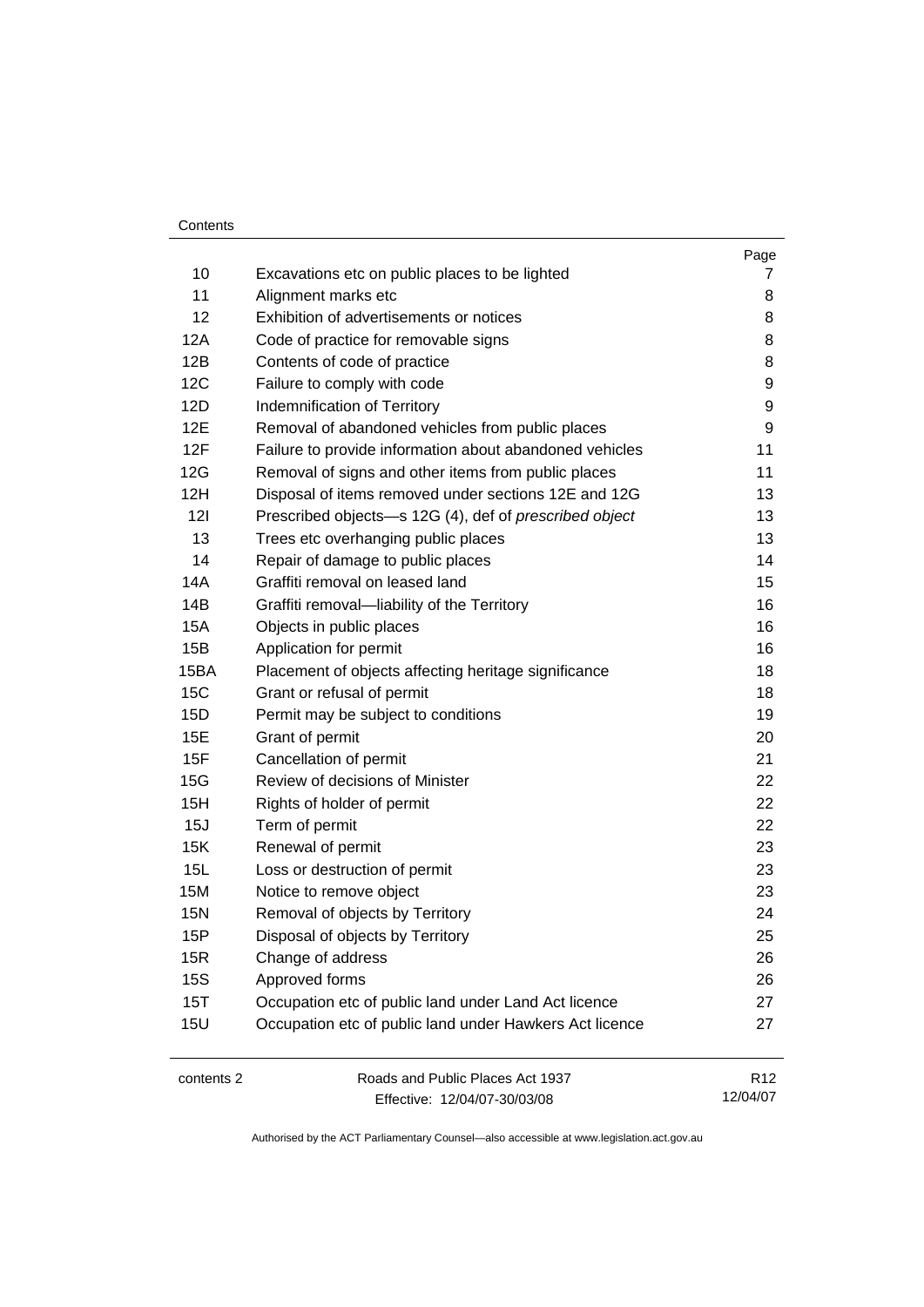|                   |                         | Contents   |
|-------------------|-------------------------|------------|
| 16                | Regulation-making power | Page<br>27 |
| <b>Dictionary</b> |                         | 28         |
| <b>Endnotes</b>   |                         |            |
| 1                 | About the endnotes      | 30         |
| 2                 | Abbreviation key        | 30         |
| 3                 | Legislation history     | 31         |
| 4                 | Amendment history       | 34         |
| 5                 | Earlier republications  | 39         |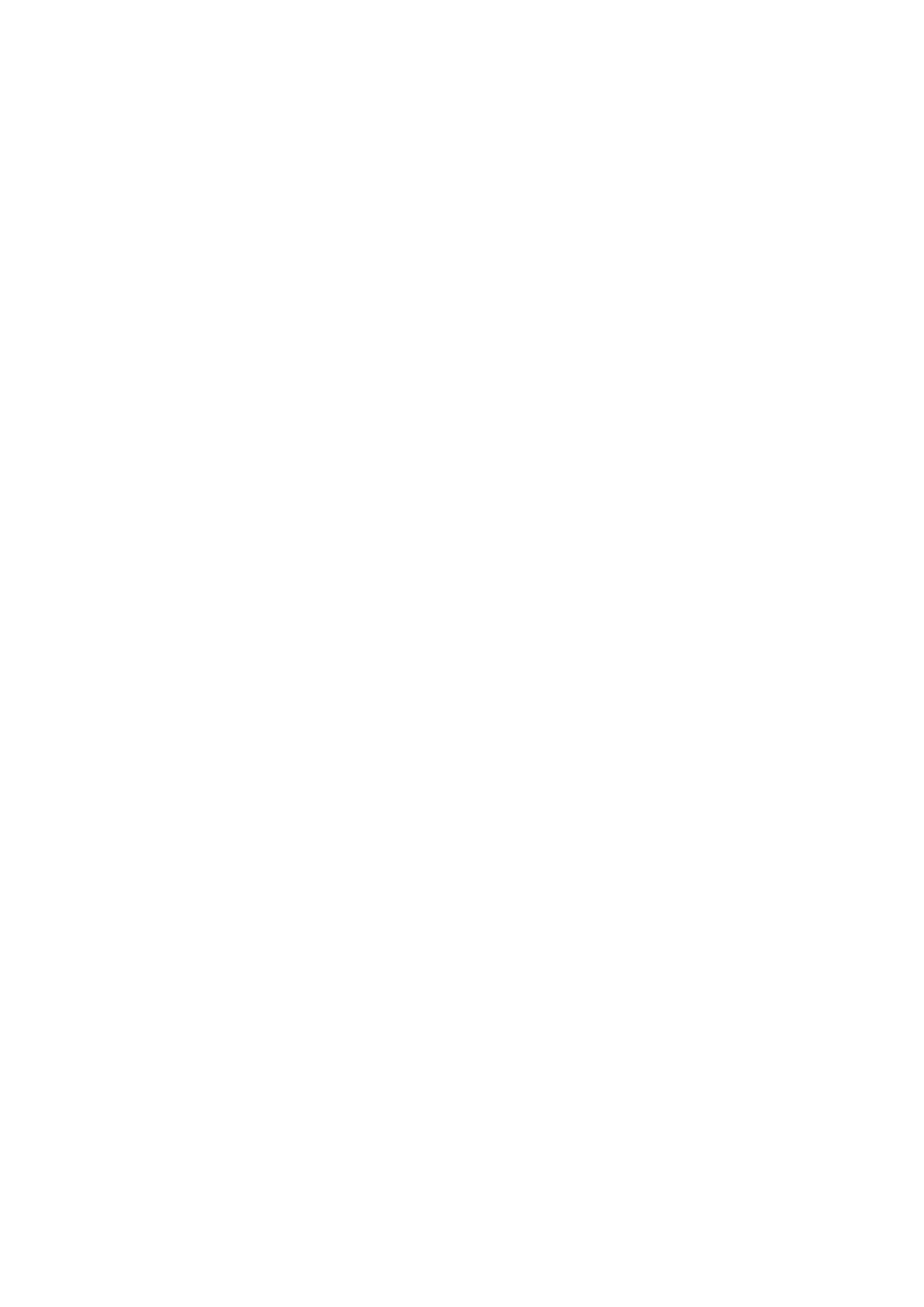<span id="page-6-0"></span>

# **Roads and Public Places Act 1937**

An Act relating to roads and other public places

R12 12/04/07

l

Roads and Public Places Act 1937 Effective: 12/04/07-30/03/08

page 1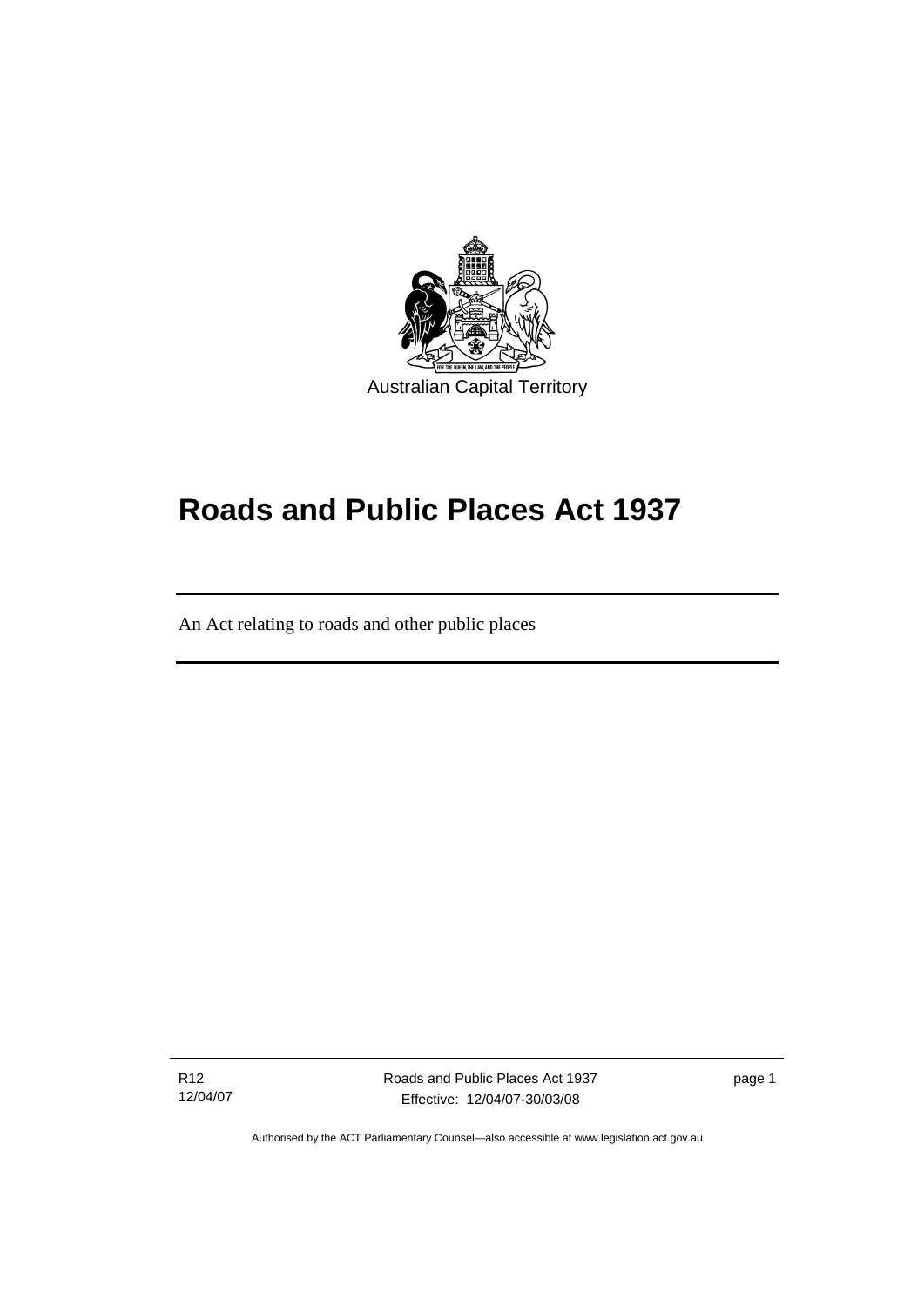## <span id="page-7-0"></span>**1 Name of Act**

This Act is the *Roads and Public Places Act 1937*.

#### **2 Dictionary**

The dictionary at the end of this Act is part of this Act.

*Note 1* The dictionary at the end of this Act defines certain terms used in this Act, and includes references (*signpost definitions*) to other terms defined elsewhere.

> For example, the signpost definition '*retention area*—see the *Uncollected Goods Act 1996*, dictionary.' means that the term 'retention area' is defined in that dictionary and the definition applies to this Act.

*Note* 2 A definition in the dictionary (including a signpost definition) applies to the entire Act unless the definition, or another provision of the Act, provides otherwise or the contrary intention otherwise appears (see legislation Act, s 155 and s 156 (1)).

## **2AA Offences against Act—application of Criminal Code etc**

Other legislation applies in relation to an offence against this Act.

*Note 1 Criminal Code*

The Criminal Code, ch 2 applies to the following offence against this Act (see Code, pt 2.1):

• s 12F (1) (Failure to provide information about abandoned vehicles).

The chapter sets out the general principles of criminal responsibility (including burdens of proof and general defences), and defines terms used for offences to which the Code applies (eg *conduct*, *intention*, *recklessness* and *strict liability*).

*Note 2 Penalty units*  The Legislation Act, s 133 deals with the meaning of offence penalties that are expressed in penalty units.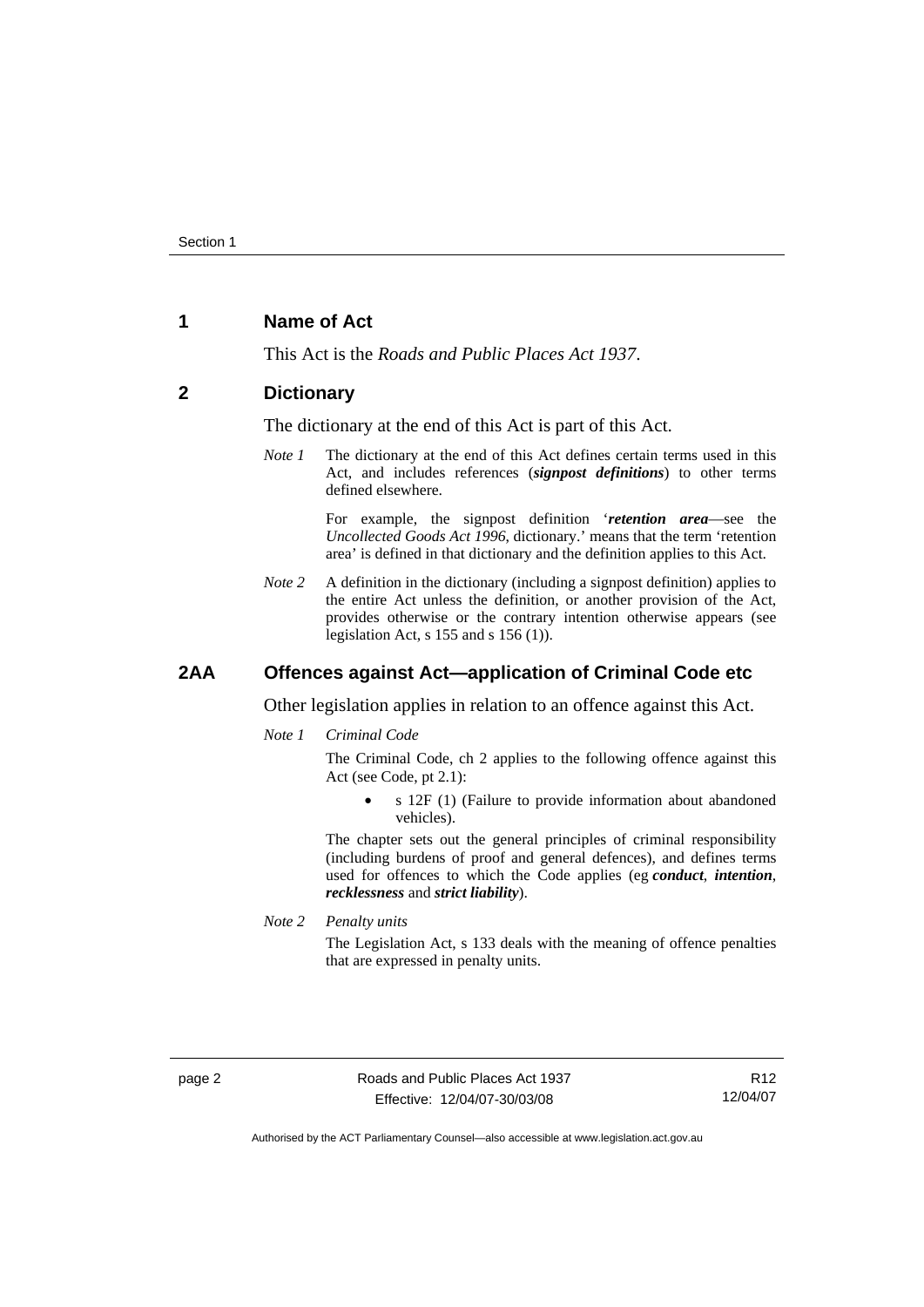## <span id="page-8-0"></span>**2A Notes**

A note included in this Act is explanatory and is not part of this Act.

*Note* See *Legislation Act 2001*, s 127 (1), (4) and (5) for the legal status of notes.

## **2B Application of Act to Territory**

(1) The following sections do not bind the Territory:

- section 6 (Drains for surface water)
- section 7 (Damage to or interference with public places and property on them).
- (2) This section has effect despite the *Legislation Act 2001*, section 121 (Binding effect of Acts).

### **2C Road and public places officers**

The chief executive may appoint a public servant as a roads and public places officer for this Act.

- *Note 1* For the making of appointments (including acting appointments), see *Legislation Act 2001*, pt 19.3.
- *Note 2* In particular, a person may be appointed for a particular provision of a law (see *Legislation Act* 2001, s 7 (3)) and an appointment may be made by naming a person or nominating the occupant of a position (see s 207).

#### **3 Level of roads**

- (1) Subject to this section, the Minister may fix or alter the level of any public road.
- (2) The level of any public road proposed to be fixed or altered may only be fixed or altered after an opportunity is given to people interested in the proposal to be heard about the proposal.
- (3) At least 30 days before fixing or altering of the level of any public road, the Minister shall publish notice of his or her intention to fix or alter the level twice in a newspaper circulating in the ACT.

| R12      | Roads and Public Places Act 1937 | page 3 |
|----------|----------------------------------|--------|
| 12/04/07 | Effective: 12/04/07-30/03/08     |        |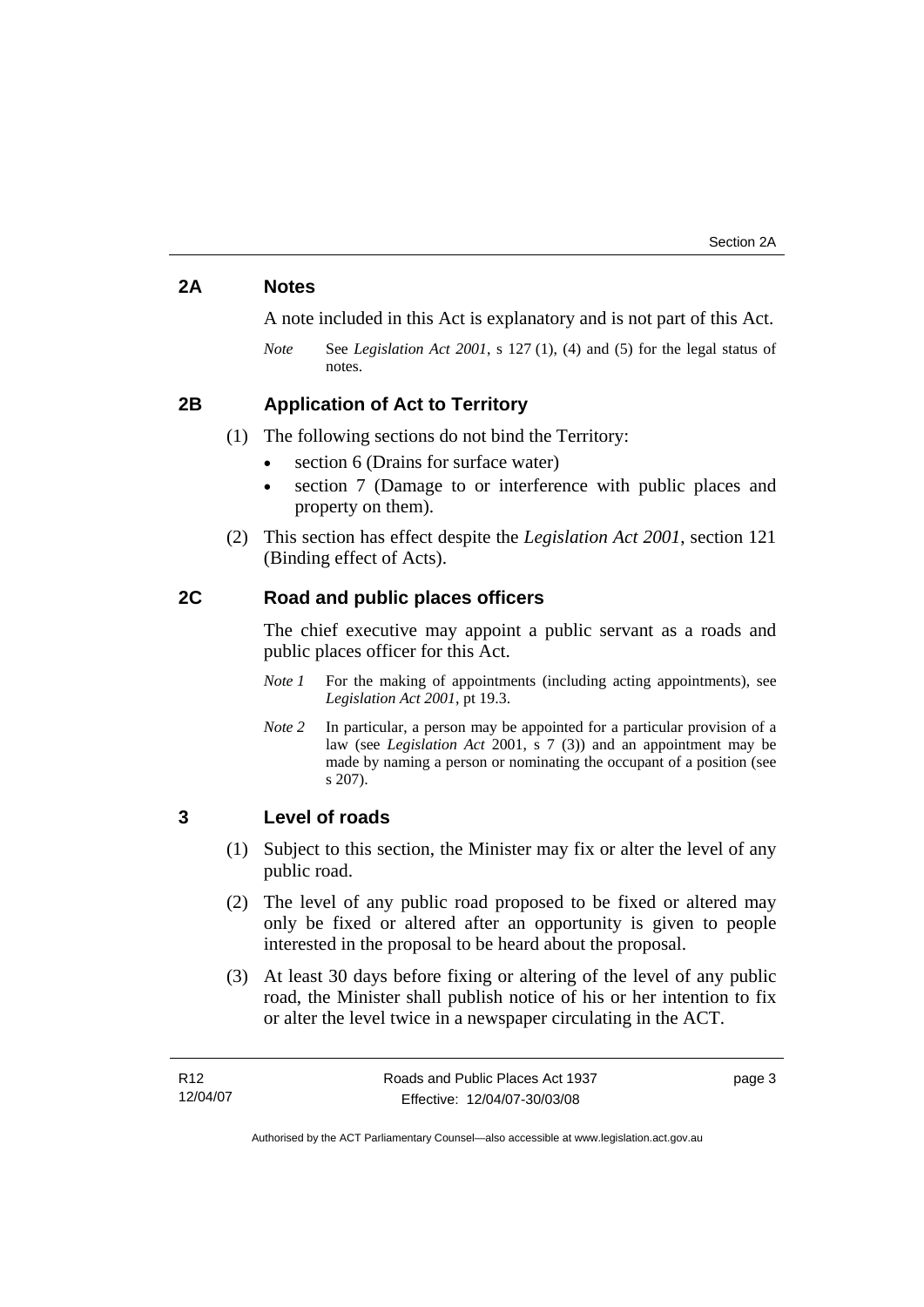- <span id="page-9-0"></span> (4) The notice shall specify—
	- (a) the name and situation of the road or part of the road the level of which it is intended to fix or alter; and
	- (b) the place where plans of the intended level may be inspected; and
	- (c) the place where and the time when any person interested may be heard by a roads and public places officer.
- (5) The roads and public places officer shall at the time and place mentioned in the notice hear all persons interested and shall give a report of the hearing to the Minister.
- (6) The Minister may, on receiving the report, in his or her discretion, adopt or abandon or make any alterations in the intended level as he or she considers appropriate.

### **4 Temporary closing of roads**

- (1) The Minister may, subject to this section, temporarily close any public road against vehicular or other traffic.
- (2) Except in cases of urgency, the Minister shall not close any public road against vehicular or other traffic unless—
	- (a) notice of his or her intention to close the road has been published in a newspaper circulating in the ACT at least 7 days before the date when it is intended to close the road; and
	- (b) a notice indicating that the road is closed is displayed in some conspicuous place on the road.
- (3) Any person who, without the permission of a roads and public places officer, uses any road so closed commits an offence.

Maximum penalty: 5 penalty units.

R12 12/04/07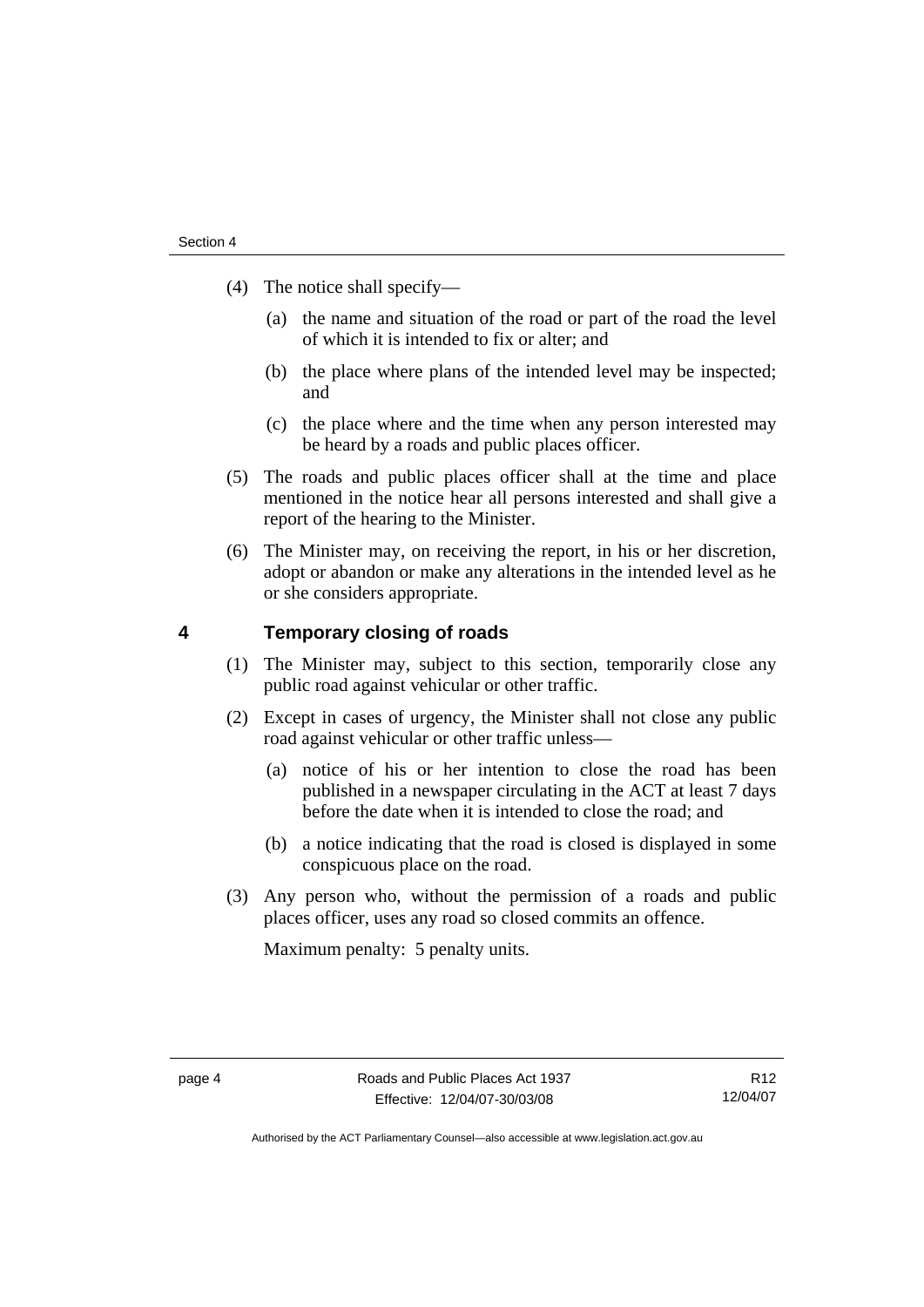## <span id="page-10-0"></span>**5 Temporary roads**

- (1) If a road is closed under section 4 and it is necessary, in the opinion of the Minister or a roads and public places officer, to make a temporary road for use while the road is so closed, the Minister or a roads and public places officer may make a temporary road.
- (2) If the land where it is intended to make the road is fenced, the Minister or officer shall give notice of his or her intention to make the road to the occupier or owner of the land at least 24 hours before the making of the road is begun.
- (3) However, it shall not be necessary for the notice to be given if the Minister or officer is of opinion that it is essential that a temporary road should be made immediately.
- (4) Any person who obstructs or hinders the Minister, a roads and public places officer or his or her assistants in making a road under this section commits an offence.

Maximum penalty: 50 penalty units, imprisonment for 6 months or both.

## **6 Drains for surface water**

- (1) If surface water from any land overflows into and damages any public place, the Minister may, by written notice, require the owner of the land to repair any of the damage and to construct the drains and in the situations specified in the notice within 1 month after service on him or her of the notice.
- (2) The owner shall maintain the drains in good order and condition.
- (3) If the owner fails to comply with the notice or to maintain the drains in good order and condition, the Minister may enter on the land mentioned in the notice with the assistants that he or she considers necessary and construct or maintain the drains and may recover in any court of competent jurisdiction from the owner the cost of the construction and maintenance and, in addition, the cost of repairing the damage to the public place.

page 5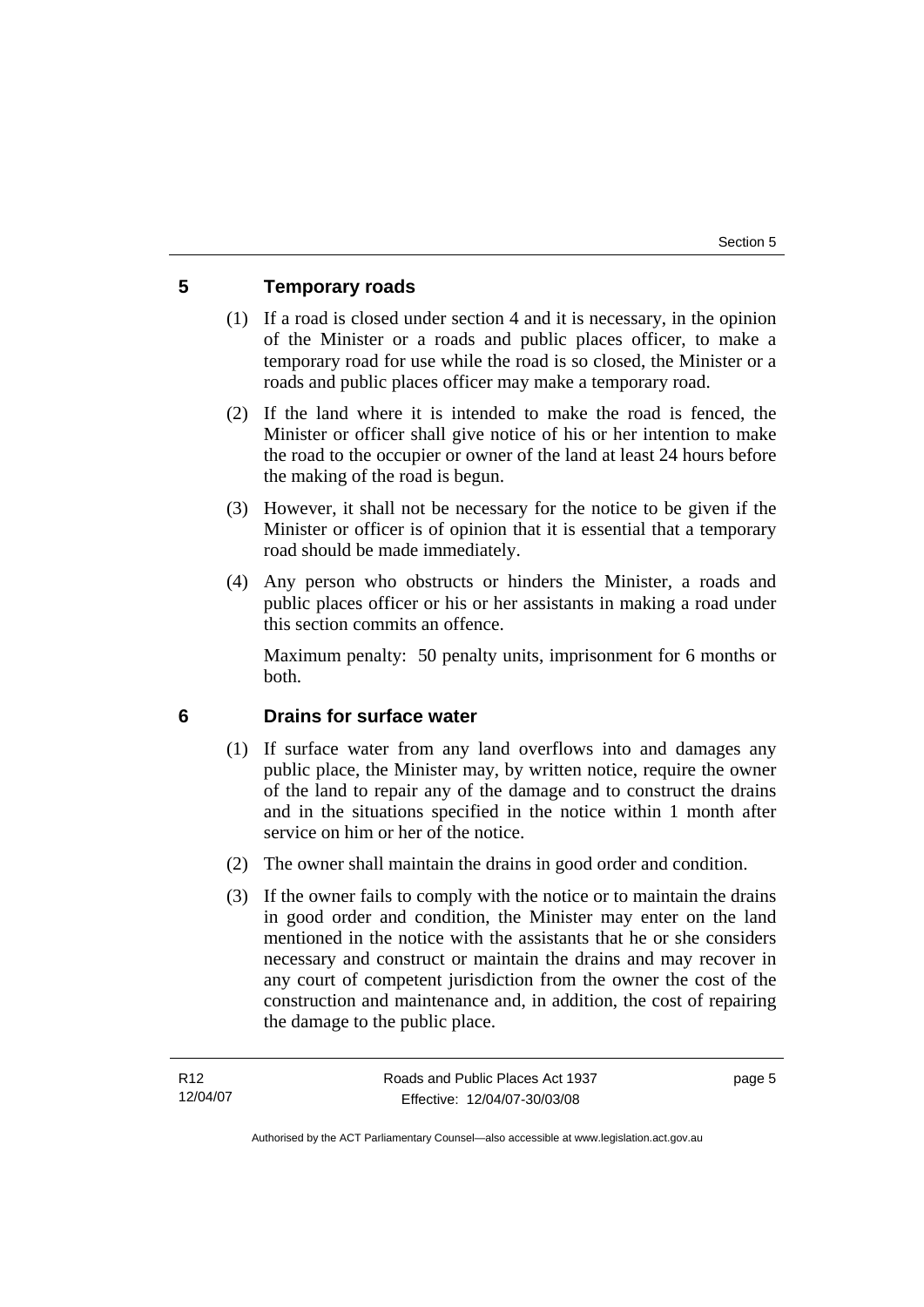## <span id="page-11-0"></span>**7 Damage to or interference with public places and property on them**

Any person who—

- (a) wilfully or negligently damages or suffers or causes damage to be done to; or
- (b) without the written permission of the Minister or a roads and public places officer (proof of which shall lie on the person accused), interferes with;

any public place or any kerbstone, watertable, gutter, footpath or other work on it or any fence, post, lamp, lamp post, structure or other property of the Territory in any public place, commits an offence.

Maximum penalty: 50 penalty units, imprisonment for 6 months or both.

## **8 Construction of culverts etc in public places**

Any person who, without the permission of the Minister or a roads and public places officer (proof of which shall lie on the person accused)—

- (a) makes or places any culvert, bridge, crossing or drain across any watertable, watercourse or footpath in any public place; or
- (b) makes an excavation in a public place;

commits an offence.

Maximum penalty: 30 penalty units.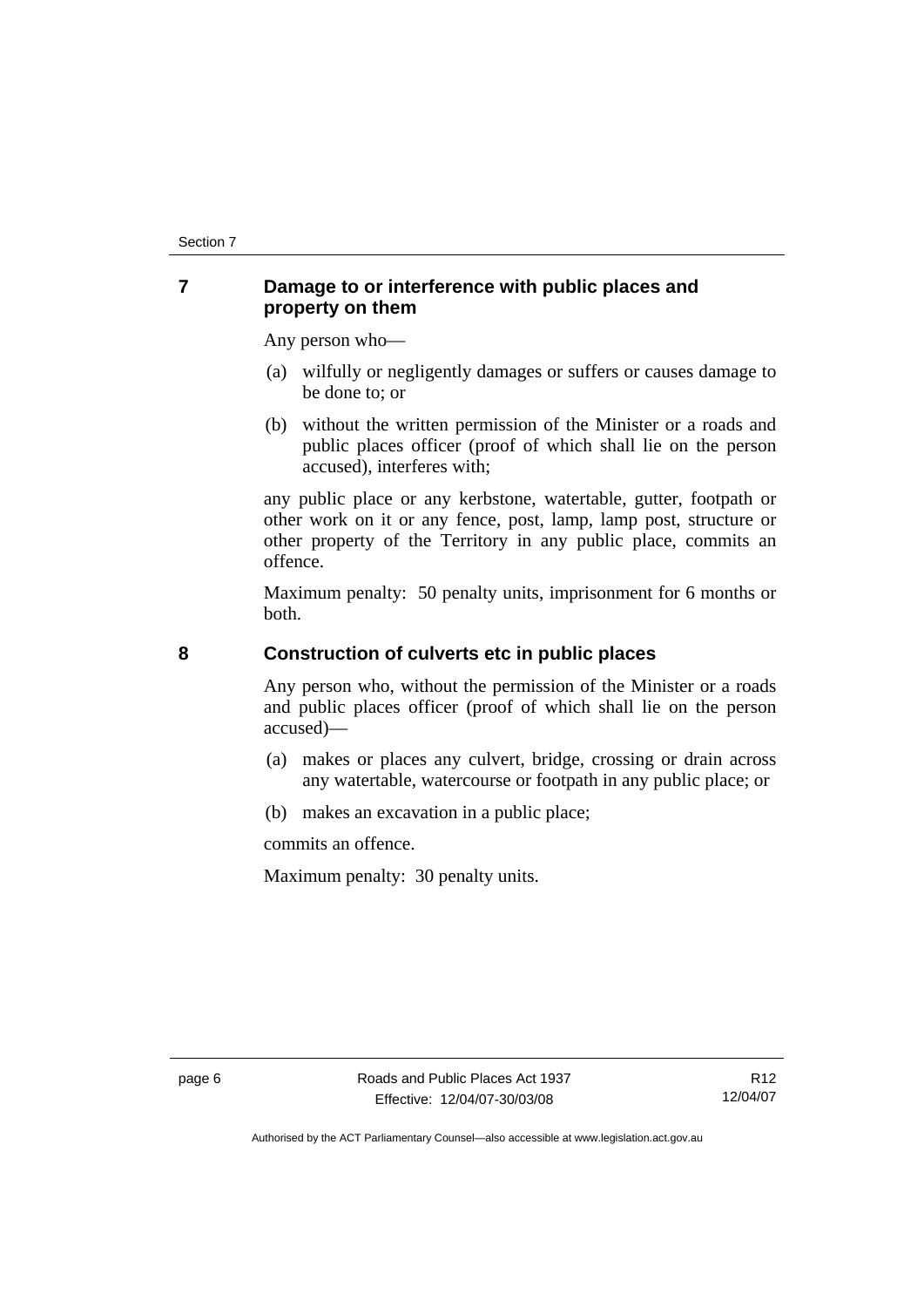## <span id="page-12-0"></span>**9 Permission to place culverts etc across, and to interfere with the surfaces of, public places**

- (1) The Minister or a roads and public places officer may give permission to a person to make or place a culvert, bridge, crossing or drain across a watertable, watercourse or footpath in, or to open up or break the surface of, any public place.
	- *Note* A fee may be determined under s 9A (Determination of fees) for this section.
- (2) The permission may be given subject to the conditions the Minister decides.

#### **9A Determination of fees**

- (1) The Minister may, in writing, determine fees for this Act.
	- *Note* The *Legislation Act 2001* contains provisions about the making of determinations and regulations relating to fees (see pt 6.3).
- (2) A determination is a disallowable instrument.
	- *Note* A disallowable instrument must be notified, and presented to the Legislative Assembly, under the *Legislation Act 2001*.

#### **10 Excavations etc on public places to be lighted**

If any excavation is made, or any substance or material is placed, on any public place, or any work is being carried on, on any public place entailing the opening up or breaking of the surface of the public place, the person making, or permitting or causing to be made, the excavation, or placing the substance or material, or permitting or causing the substance or material to be placed, on the public place, or carrying out the works, shall cause sufficient lights to be affixed in a proper place to indicate clearly the excavation, substance, material or works, and continue those lights every night from sunset to sunrise while the excavation, substance, material or works continue, and shall during all that time at his or her own expense cause the place where they are continued to be sufficiently

page 7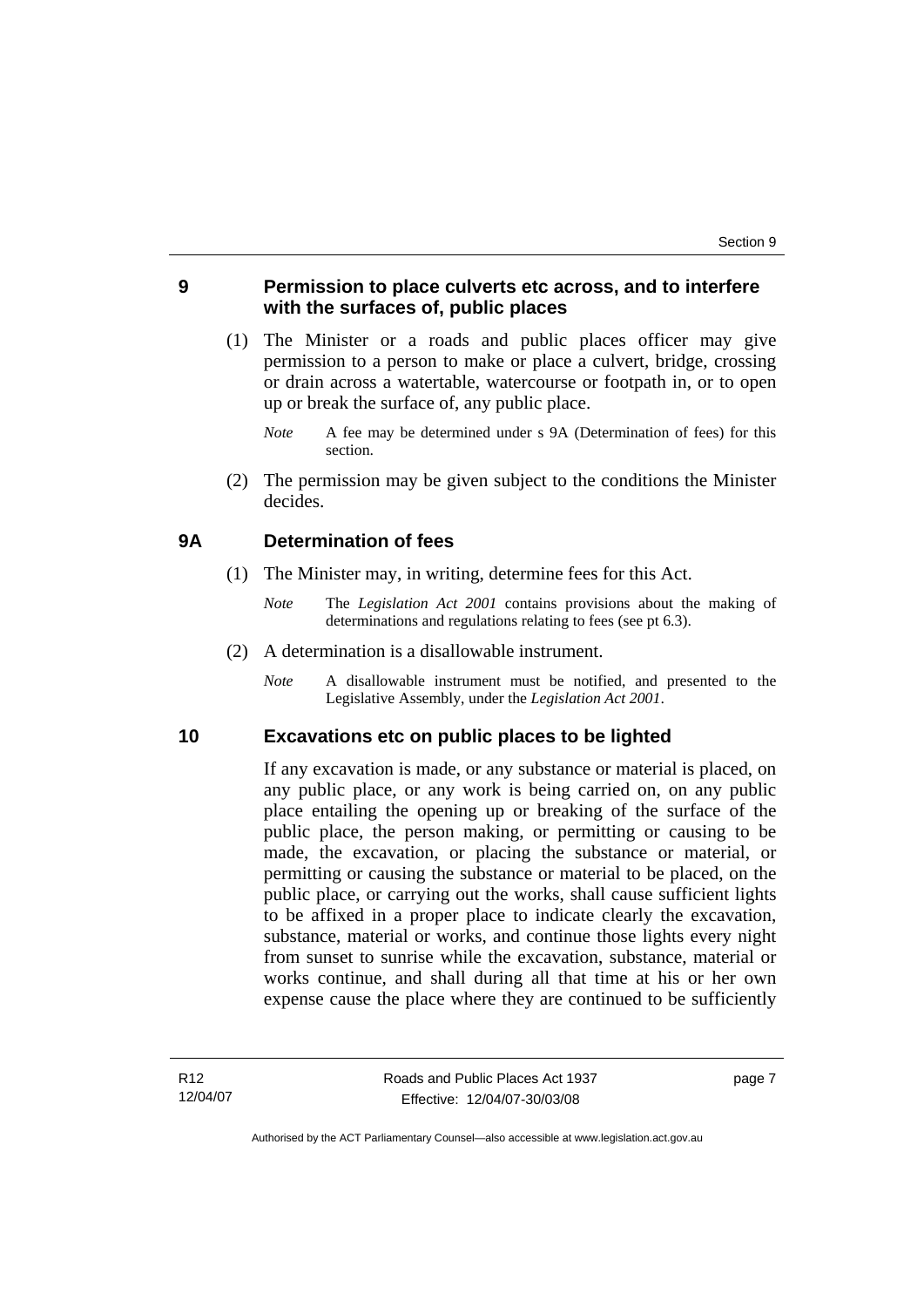<span id="page-13-0"></span>fenced or enclosed to prevent any danger or inconvenience to any person.

Maximum penalty: 30 penalty units.

#### **11 Alignment marks etc**

Any person who, without lawful authority, pulls down, pulls up, destroys or damages any alignment or boundary mark, or any stone, notice board, public notice or other erection in or on any public place commits an offence.

Maximum penalty: 30 penalty units.

#### **12 Exhibition of advertisements or notices**

Any person who, without the permission of the Minister or a roads and public places officer, exhibits, in any way, on any property of the Territory in or adjoining any public place, any advertisement or notice commits an offence.

Maximum penalty: 10 penalty units.

## **12A Code of practice for removable signs**

- (1) The Minister may, in writing, approve a code of practice about the placement and keeping of moveable signs in public places.
- (2) An approval is a disallowable instrument.
	- *Note* A disallowable instrument must be notified, and presented to the Legislative Assembly, under the *Legislation Act 2001*.

## **12B Contents of code of practice**

The code of practice may include, but is not limited to, matters relating to—

- (a) the materials from which, and the methods by which, a sign may be constructed; and
- (b) the sizes of signs; and

R12 12/04/07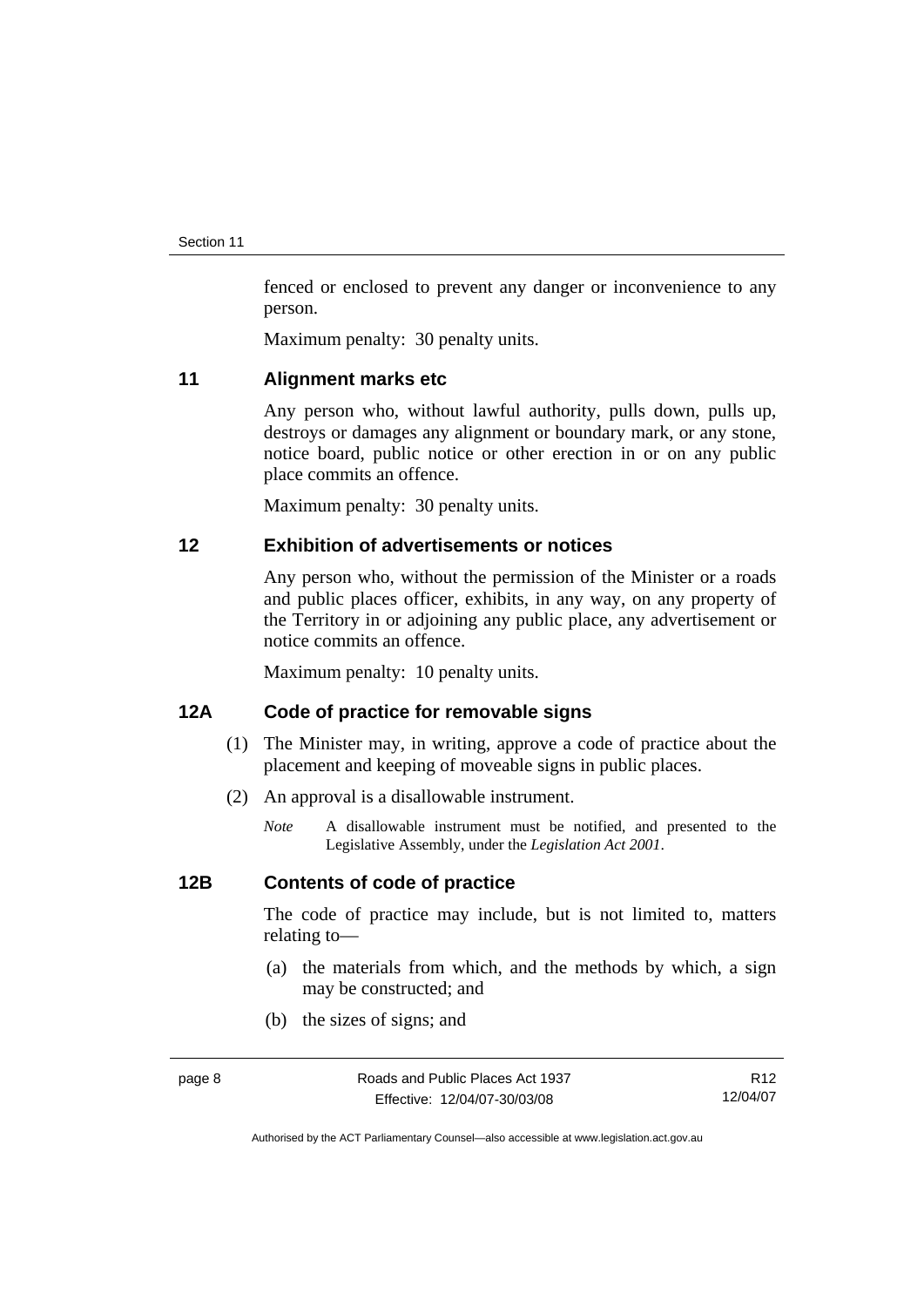- <span id="page-14-0"></span>(c) the locations where a sign may be placed; and
- (d) the words or images that may be displayed on a sign; and
- (e) how the person responsible for a sign may be identified; and
- (f) the number of signs that a person may place or keep in a public place; and
- (g) the requirements relating to insurance that a person who places or keeps a sign in a public place must satisfy.

## **12C Failure to comply with code**

A person shall not, without reasonable excuse, place or keep a movable sign in, over or across a public place, except in accordance with the code of practice.

Maximum penalty:

- (a) for a contravention of the code relating to insurance— 50 penalty units; or
- (b) in any other case—10 penalty units.

## **12D Indemnification of Territory**

A person who places or keeps a movable sign in a public place is liable to indemnify the Territory for any liability the Territory incurs as a result of the sign being so kept or placed.

#### **12E Removal of abandoned vehicles from public places**

 (1) This section applies if a roads and public places officer suspects, on reasonable grounds, that a vehicle in a public place has been abandoned.

#### **Examples of grounds that might indicate vehicle is abandoned**

- 1 the vehicle's registration has expired
- 2 the vehicle is in a state of disrepair

page 9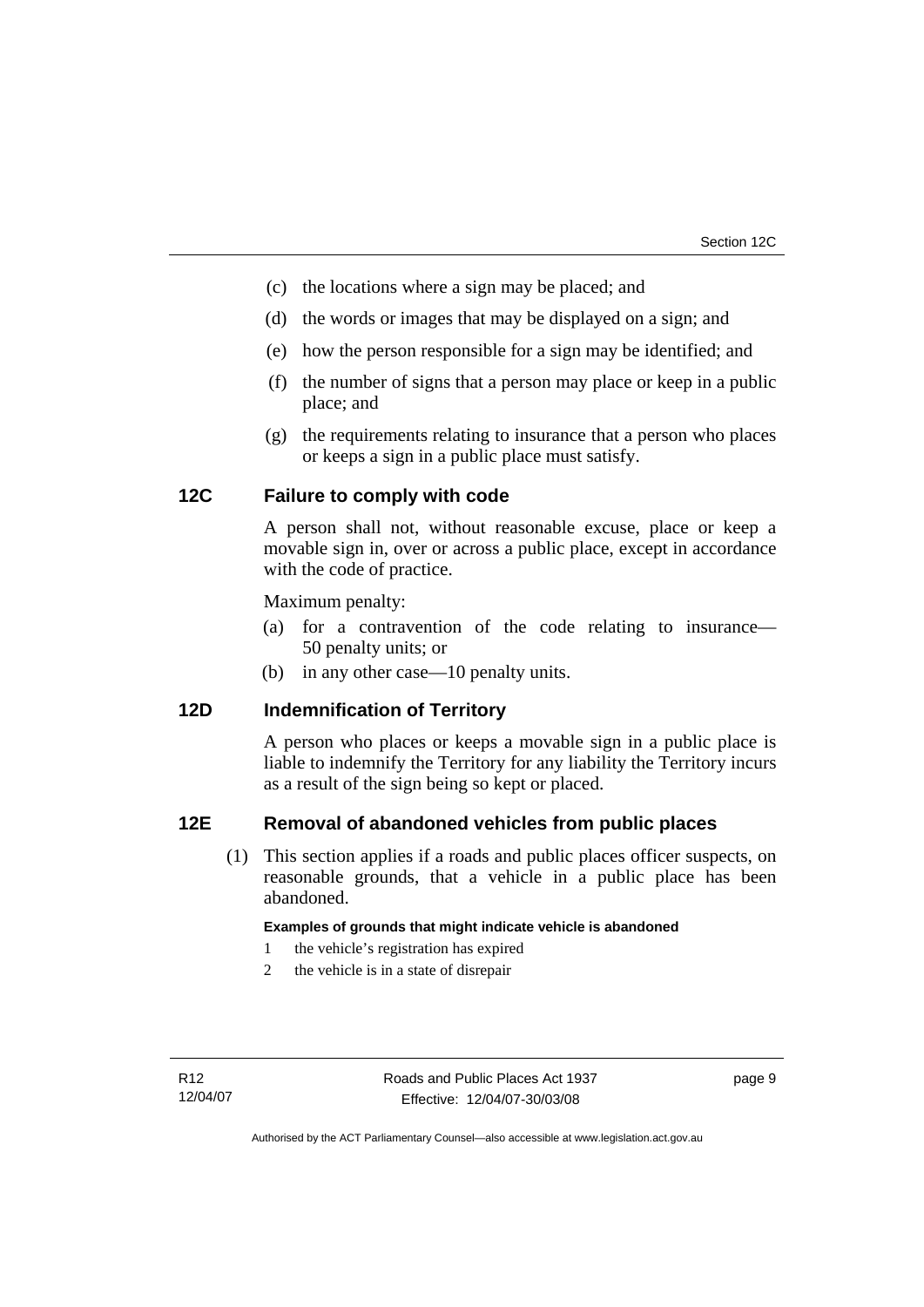- 3 the general appearance of the vehicle, including any build-up of dust or debris
- *Note* An example is part of the Act, is not exhaustive and may extend, but does not limit, the meaning of the provision in which it appears (see Legislation Act, s 126 and s 132).
- (2) The vehicle may be removed by, or under the direction of, a roads and public places officer and placed in a retention area.
- (3) However, if the vehicle is a vehicle for which there is a registered operator, the vehicle may be removed and placed in a retention area only if—
	- (a) a roads and public places officer has given the operator a written notice under subsection (4); and
	- (b) the vehicle has not been removed within 2 days after the day the operator was given the notice.
- (4) The notice must include a statement requiring the person—
	- (a) if the person is an owner of the vehicle—to remove the vehicle within 2 days after the day the notice is given to the person; or
	- (b) if the person is not an owner of the vehicle—to tell a roads and public places officer, within 7 days after the day the person is given the notice—
		- (i) that the person is not an owner of the vehicle; and
		- (ii) the name and address of anyone that the person believes is an owner of the vehicle.
- (5) The notice must include information about how the person may contact a roads and public places officer, including, for example, a telephone number.
- (6) In this section:

*owner*, of a vehicle, includes anyone who has a legal right to move the vehicle.

R12 12/04/07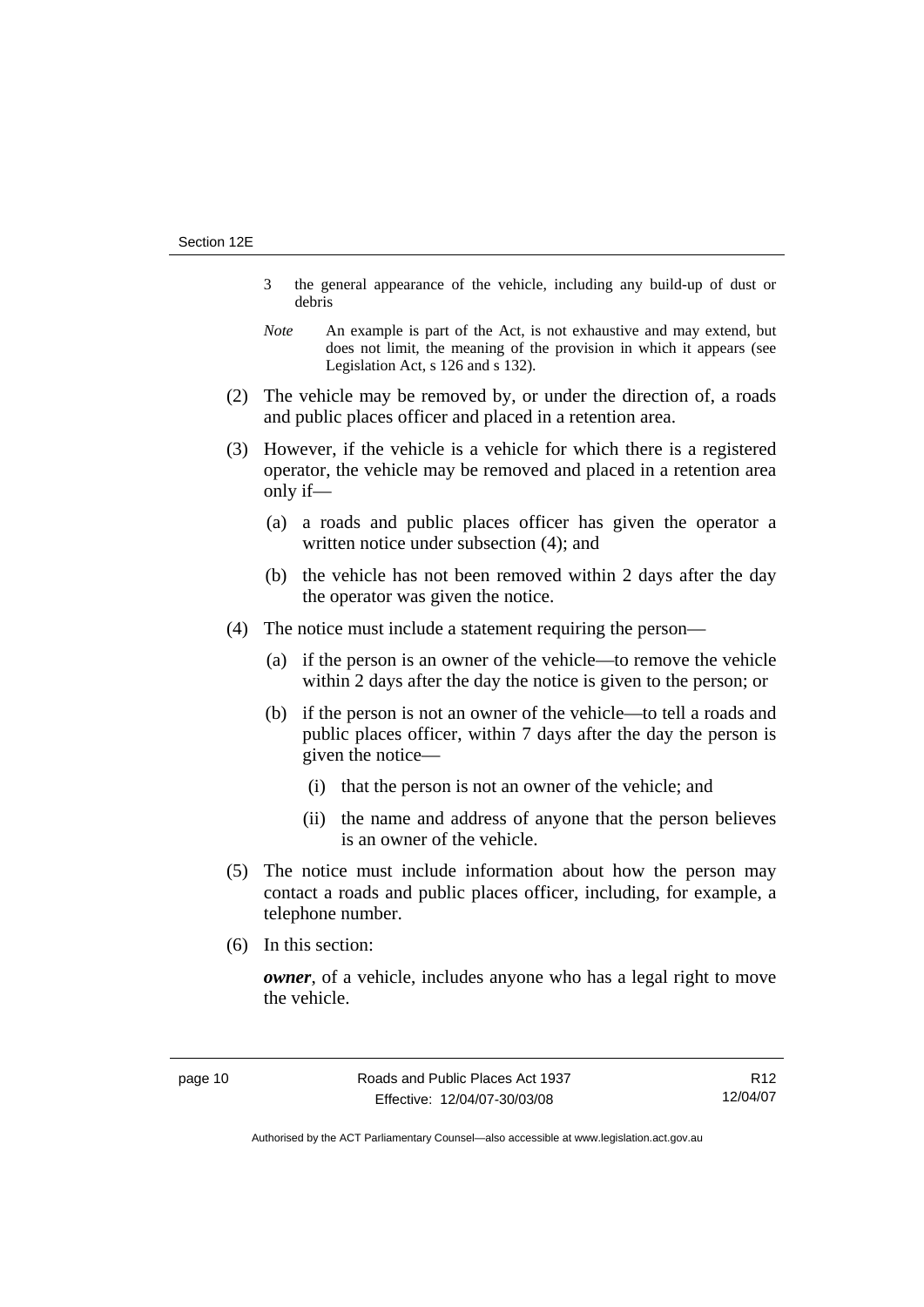<span id="page-16-0"></span>*registered operator*—see the *Road Transport (Vehicle Registration) Act 1999*, dictionary.

#### **12F Failure to provide information about abandoned vehicles**

- (1) A person commits an offence if—
	- (a) the person is the registered operator of a vehicle; and
	- (b) the person is given a notice under section 12E (3) in relation to the vehicle; and
	- (c) the person is not an owner of the vehicle; and
	- (d) the person fails to tell a roads and public places officer, within 7 days after the day the notice is given to the person—
		- (i) that the person is not an owner of the vehicle; and
		- (ii) the name and address of anyone the person believes is an owner of the vehicle.

Maximum penalty: 5 penalty units.

- (2) An offence against this section is a strict liability offence.
- (3) In this section:

*owner*, of a vehicle—see section 12E (6).

*registered operator*—see section 12E (6).

## **12G Removal of signs and other items from public places**

- (1) If a movable sign has been placed, or is being kept, in a public place otherwise than in accordance with the code of practice, a roads and public places officer may remove the sign and place it in a retention area.
- $(2)$  If—
	- (a) a prescribed object is in, over or across a public place; and

page 11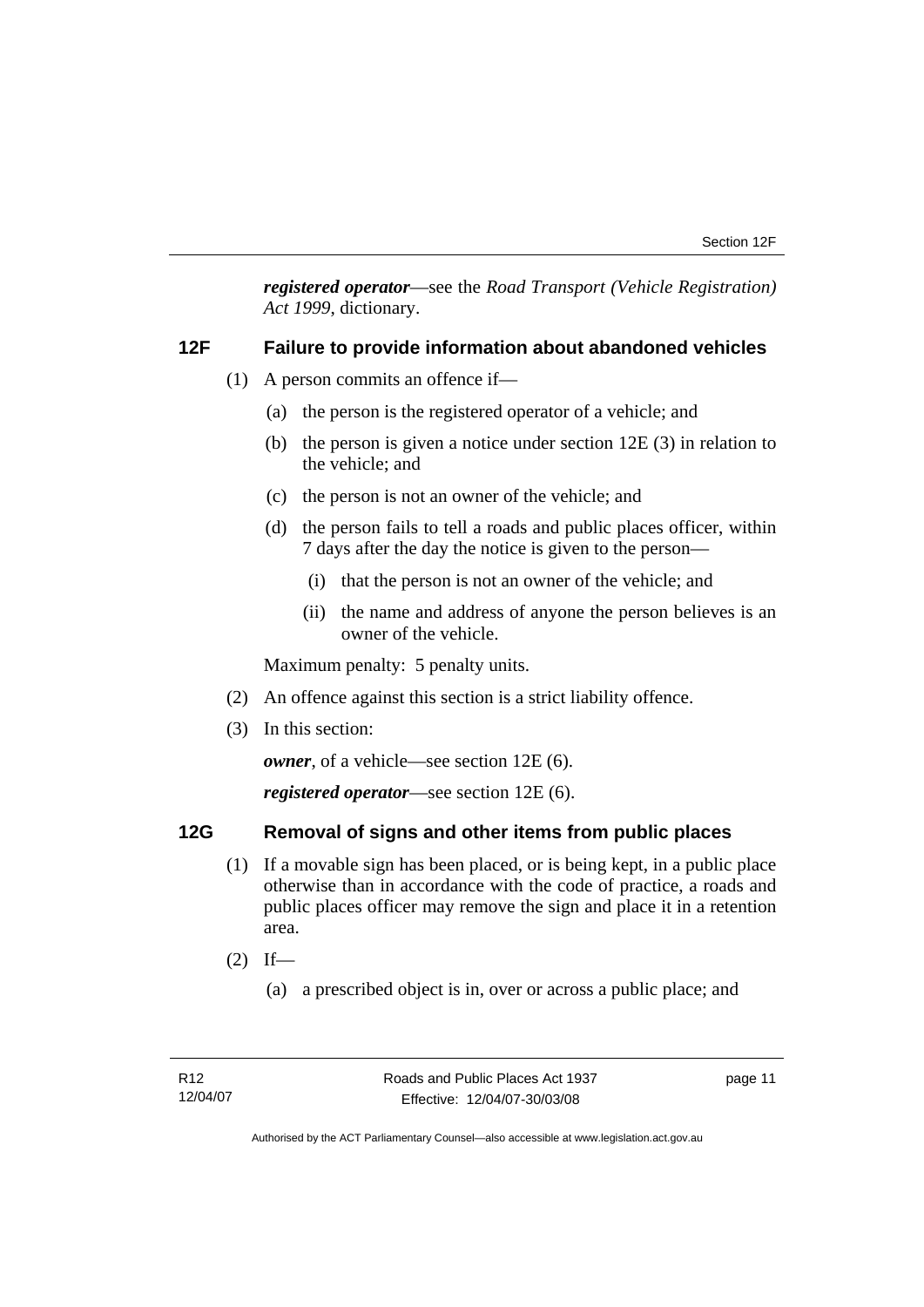(b) the object is not authorised by a permit granted under this Act or any other law of the Territory to be there;

a roads and public places officer may—

- (c) if the object—
	- (i) creates a hazard for people using the public place or any premises adjacent to the public place; or
	- (ii) restricts the movement of people or vehicles in the public place;

remove the object from the public place and place it in a retention area; or

- (d) in any case—give the owner of the object a direction in writing  $to$ —
	- (i) apply for a permit authorising the object to remain in, over or across the public place; or
	- (ii) remove the object from the public place;

within 7 days after the direction is given.

- (3) If a roads and public places officer gives the owner of an object a notice under subsection (2) (d) and—
	- (a) the owner does not comply with the notice; or
	- (b) the owner makes, within the period of 7 days specified in the notice, an application for a permit to allow the object to remain in, over or across the public place and that application is refused;

a roads and public places officer may remove the object from the public place and place it in a retention area.

(4) In this section:

*prescribed object* means an object prescribed under section 12I.

R12 12/04/07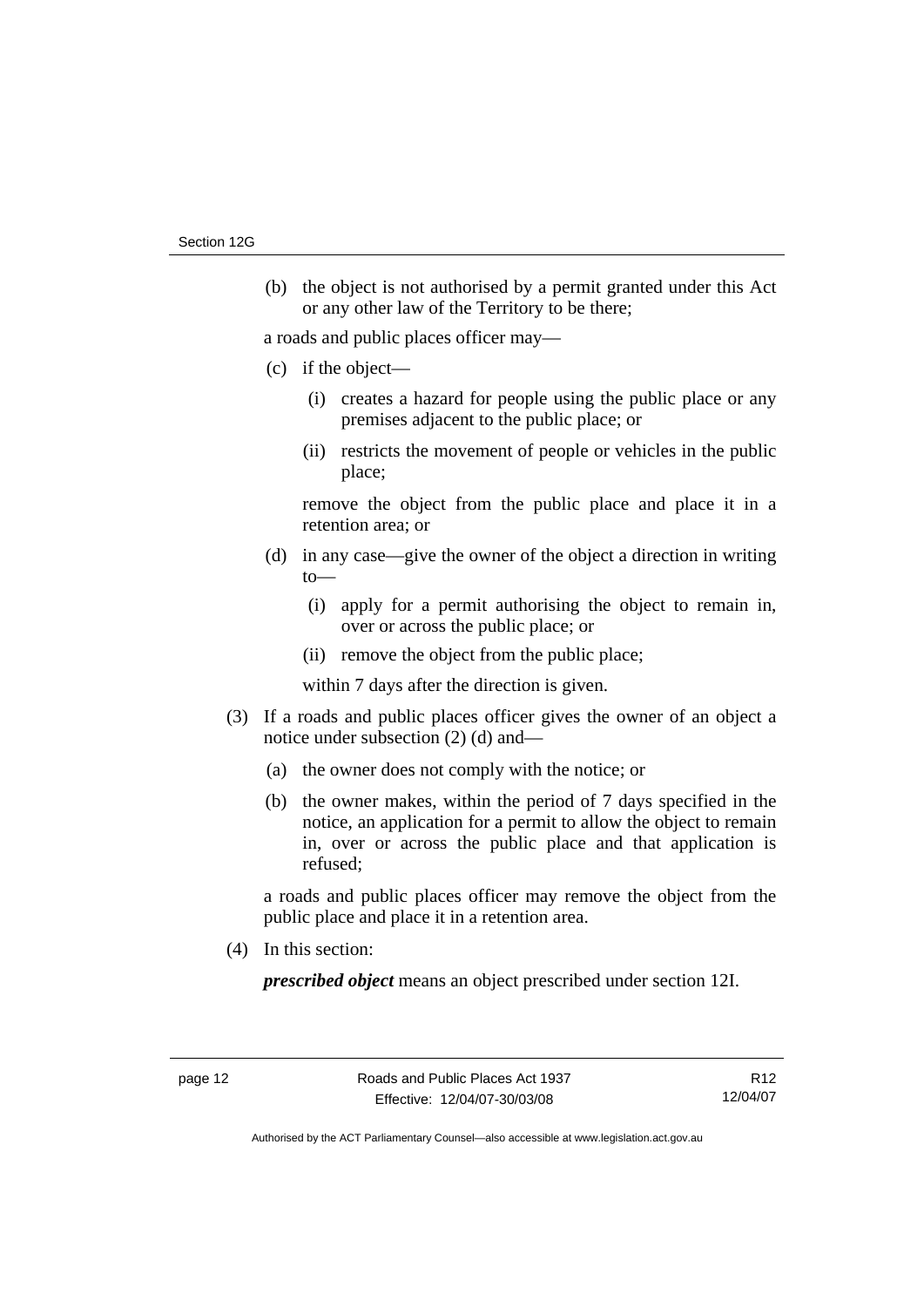## <span id="page-18-0"></span>**12H Disposal of items removed under sections 12E and 12G**

If an object, sign or vehicle is placed in a retention area under section 12E or section 12G—

- (a) the object, sign or vehicle is taken to be uncollected goods for the *Uncollected Goods Act 1996*; and
- (b) the Minister is taken to be the possessor of the goods for that Act; and
- (c) the Minister may dispose of the goods in accordance with that Act, part 3; and
- (d) for that Act, section 26 (2) (a) and section 30 (1) (a) the reasonable costs incurred by the Minister in complying with that Act are taken to include the cost of removing the object, sign or vehicle from the public place to the retention area.

#### **12I Prescribed objects—s 12G (4), def of** *prescribed object*

- (1) The Minister may, in writing, prescribe objects.
- (2) An instrument under subsection (1) is a disallowable instrument.
	- *Note* A disallowable instrument must be notified, and presented to the Legislative Assembly, under the *Legislation Act 2001*.

## **13 Trees etc overhanging public places**

- (1) If any tree, sapling, plant, shrub or timber on any land overhangs any public place so as to obstruct or inconvenience passers by, a roads and public places officer may, by written notice, require the occupier of the land, within the time specified in the notice, so to cut the tree, sapling, plant, shrub or timber that it will not obstruct or inconvenience passers by.
- (2) An occupier of land who is served with a notice under subsection (1) shall comply with the notice.

Maximum penalty: 5 penalty units.

page 13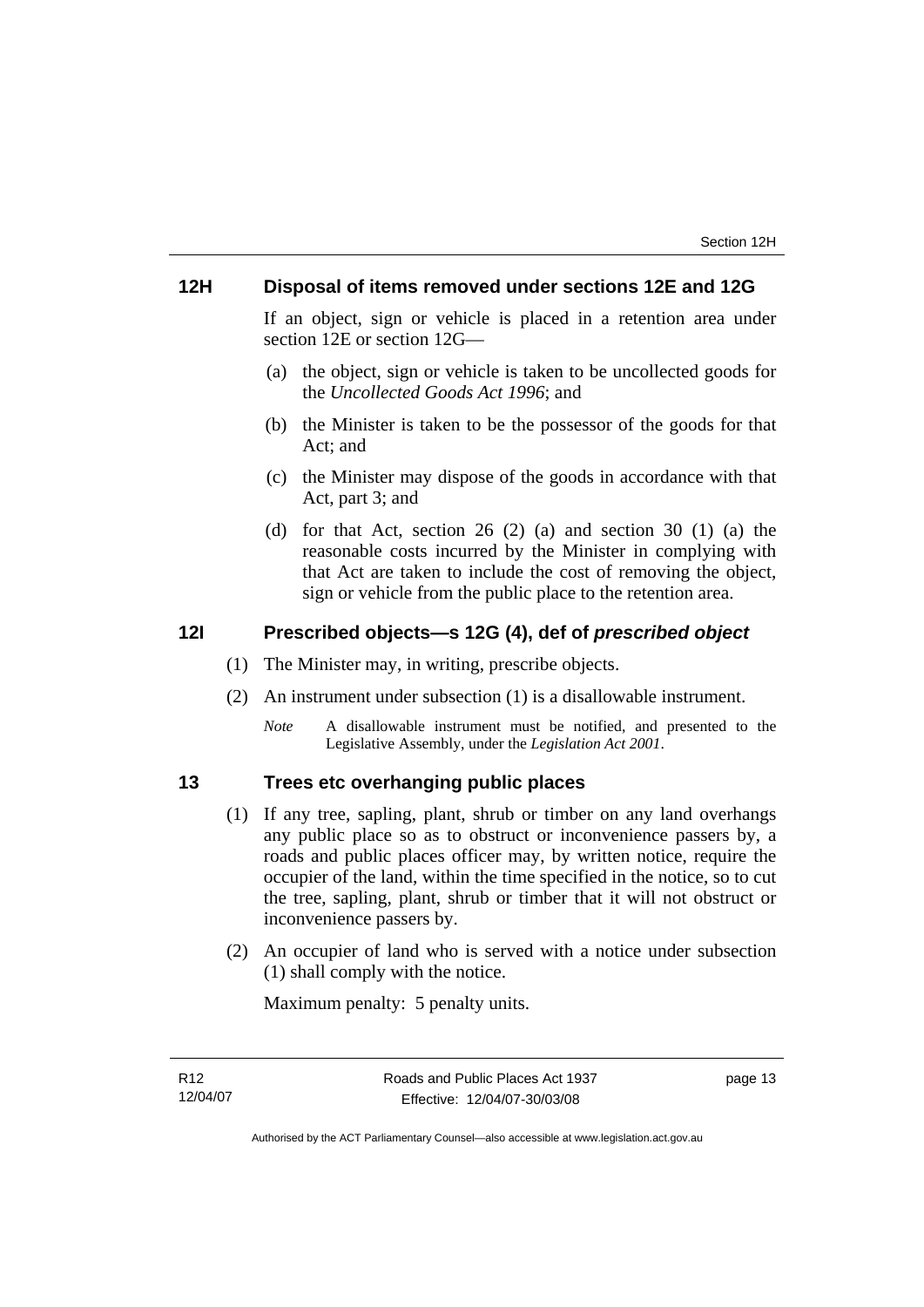- <span id="page-19-0"></span> (3) If any tree, sapling, plant, shrub or timber, or part of such a thing, on any land adjoining any public place is in such a condition or situation as to endanger the safety of any person using the place, whether by obstructing the vision or otherwise, a roads and public places officer may, by written notice, require the occupier of the land to remove immediately the tree, sapling, plant, shrub or timber, or part.
- (4) An occupier of land who is served with a notice under subsection (3) shall comply with the notice.

Maximum penalty: 50 penalty units.

- (5) This section has effect in relation to a tree that is a registered tree under the *Tree Protection Act 2005* subject to that Act, part 3 (Protection of trees).
	- *Note* Under the *Tree Protection Act 2005*, pt 3 it is an offence to damage a registered tree (or do prohibited groundwork in the tree's protection zone) unless the damage or groundwork is allowed under that Act. Application may be made to the conservator for approval of tree damaging activity or prohibited groundwork (including in urgent circumstances).

## **14 Repair of damage to public places**

- (1) Any person who causes damage to any public place other than the fair wear and tear due to ordinary and reasonable user of the public place shall—
	- (a) pay the cost incurred by the Territory in making good the damage; or
	- (b) if the Minister so requires, make good the damage to the satisfaction of the Minister or a roads and public places officer.
- (2) Subsection (1) applies whether or not the person was acting with the permission of the Minister or a roads and public places officer or under a permit granted to him or her under this Act.

R12 12/04/07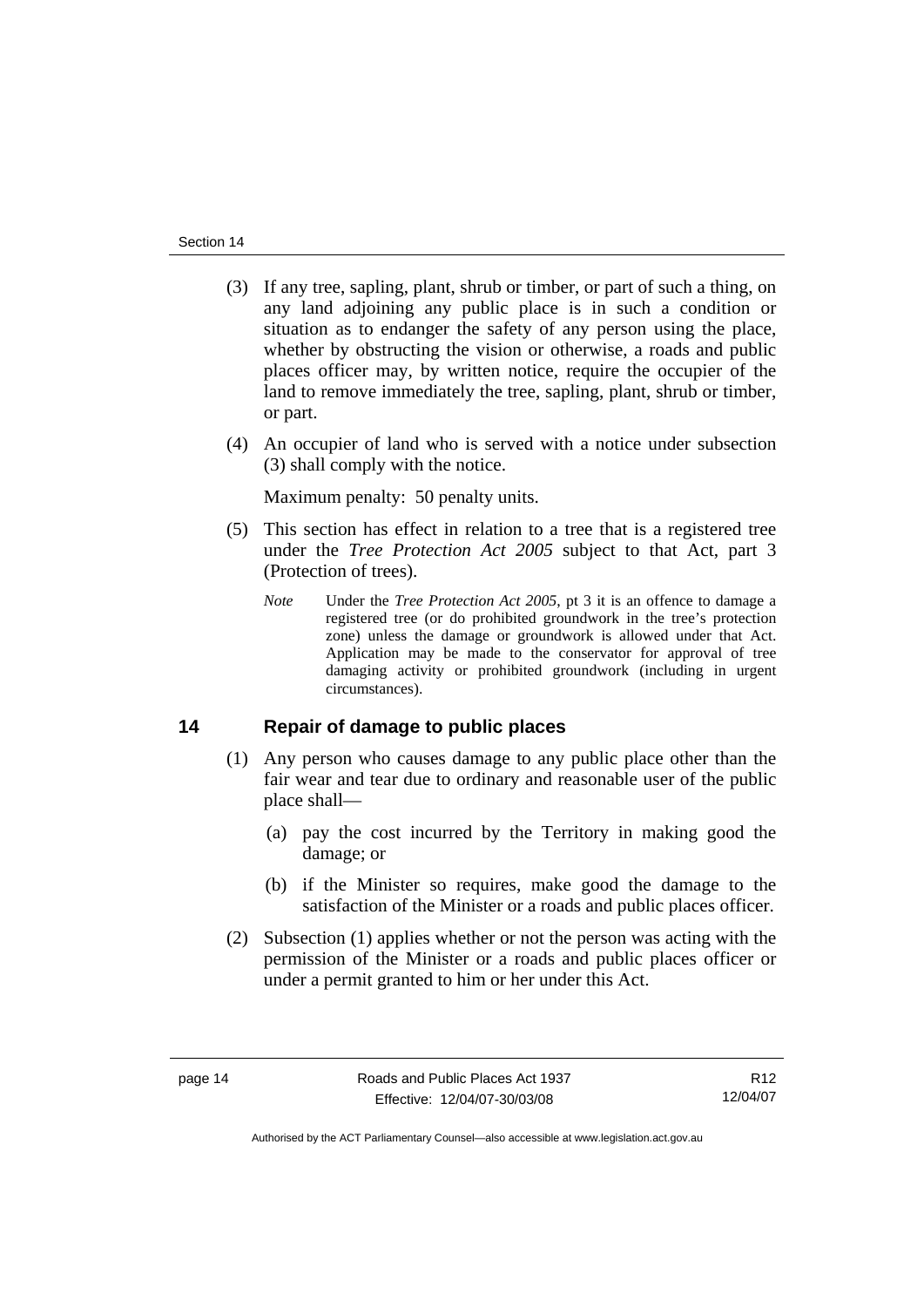## <span id="page-20-0"></span>**14A Graffiti removal on leased land**

- (1) This section applies to graffiti on property on leased territory land if the graffiti is visible from a public place.
- (2) An authorised person may remove the graffiti with the agreement of the occupier of the land.
- (3) If subsection (4) is complied with, an authorised person may also remove the graffiti—
	- (a) without the agreement of the occupier of the land; and
	- (b) whether or not the occupier has been notified that the graffiti removal work will be carried out.
- (4) For subsection (3), an authorised person must, immediately before the graffiti removal work is to be carried out, take reasonable steps to notify the occupier that the work is to be carried out.
- (5) Graffiti removal work under subsection (3) must be carried out only from a public place.
- (6) After graffiti removal work has been carried out under subsection (2) or (3), an authorised person must give the occupier written notice that the work has been carried out.
- (7) The notice must include information about the effect of section 14B.
- (8) To remove any doubt, this section does not require the Territory to carry out graffiti removal work.
- (9) In this section:

*authorised person* means a person authorised in writing by the chief executive for this section.

*occupier*, of leased territory land, includes—

- (a) a person believed, on reasonable grounds, to be an occupier of the land; and
- (b) a person apparently in charge of the land.

page 15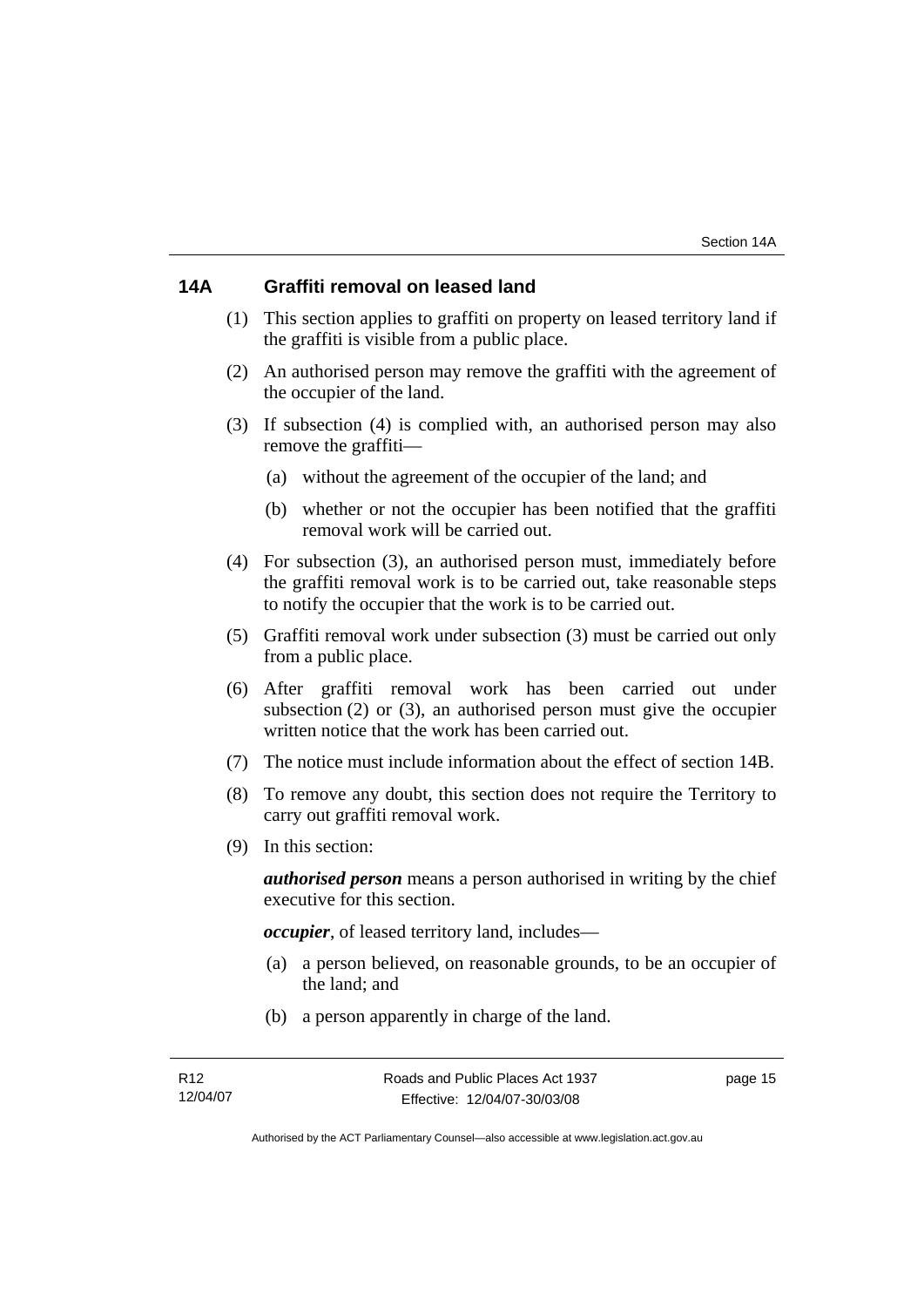## <span id="page-21-0"></span>**14B Graffiti removal—liability of the Territory**

- (1) The cost of the graffiti removal work under section 14A is payable by the Territory.
- (2) The Territory is liable for any damage caused to the property in carrying out the graffiti removal work, other than any minor damage that is incidental to the removal of the graffiti.

#### **Examples of minor incidental damage**

1 minor discoloration of the surface from which the graffiti is removed

2 minor variations in the colour and application of paintwork

- *Note* An example is part of the Act, is not exhaustive and may extend, but does not limit, the meaning of the provision in which it appears (see Legislation Act, s 126 and s 132).
- (3) The Territory is not liable for any failure to completely remove the graffiti.
- (4) To remove any doubt, this section does not require the Territory to restore any property to its former state before graffiti was applied to it.

## **15A Objects in public places**

The Minister may, on the application of a person, grant to the person a permit to place an object, other than an object of a kind referred to in section 8 (a), in, over or across a public place.

*Note* A hawker who is licensed under the *Hawkers Act 2003* does not require a permit under this Act to park a vehicle in a public place if the person is carrying on the business of a hawker under that Act in accordance with the person's licence, see s 15U.

## **15B Application for permit**

An application for the grant of a permit to place an object in, over or across a public place—

 (a) shall be made in writing to the Minister and signed by or on behalf of the applicant; and

R12 12/04/07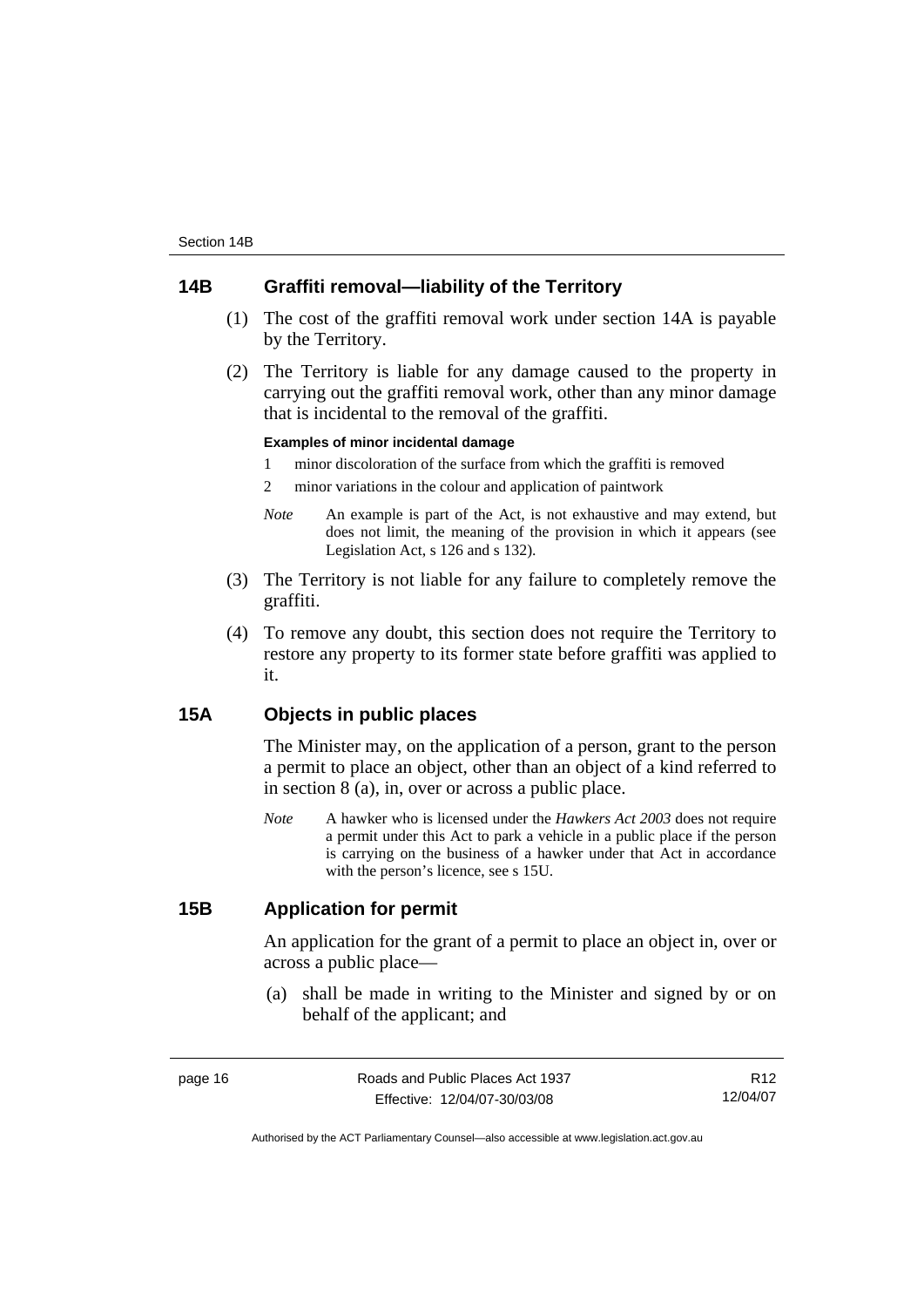- (b) shall specify the place in relation to which the permit is sought; and
- (c) shall be accompanied by a plan clearly showing—
	- (i) the location, boundaries and dimensions of the place in relation to which the permit is sought; and
	- (ii) if it is not proposed to move the object whilst the permit is in force—the proposed position of the object in, over or across that place; and
- (d) shall clearly indicate the nature of the object and give particulars of its design and size; and
- (e) shall specify the use to which it is intended the object will be put; and
- (f) shall specify the hours when it is proposed the object will remain in, over or across the place; and
- (g) shall give particulars of any measures proposed to be adopted in connection with the use of the object to safeguard the health and provide for the safety, comfort and convenience of persons using the place or a place adjacent to or near the place; and
- (h) if installation or construction work is proposed to be carried out in or on the place for the purpose of placing the object in, over or across the place—
	- (i) shall specify the nature of the work; and
	- (ii) shall give particulars of the methods to be employed in the execution of the work; and
	- (iii) shall give particulars of any measures proposed to be adopted in connection with the work to protect the safety of persons using the place or a place adjacent to or near the place.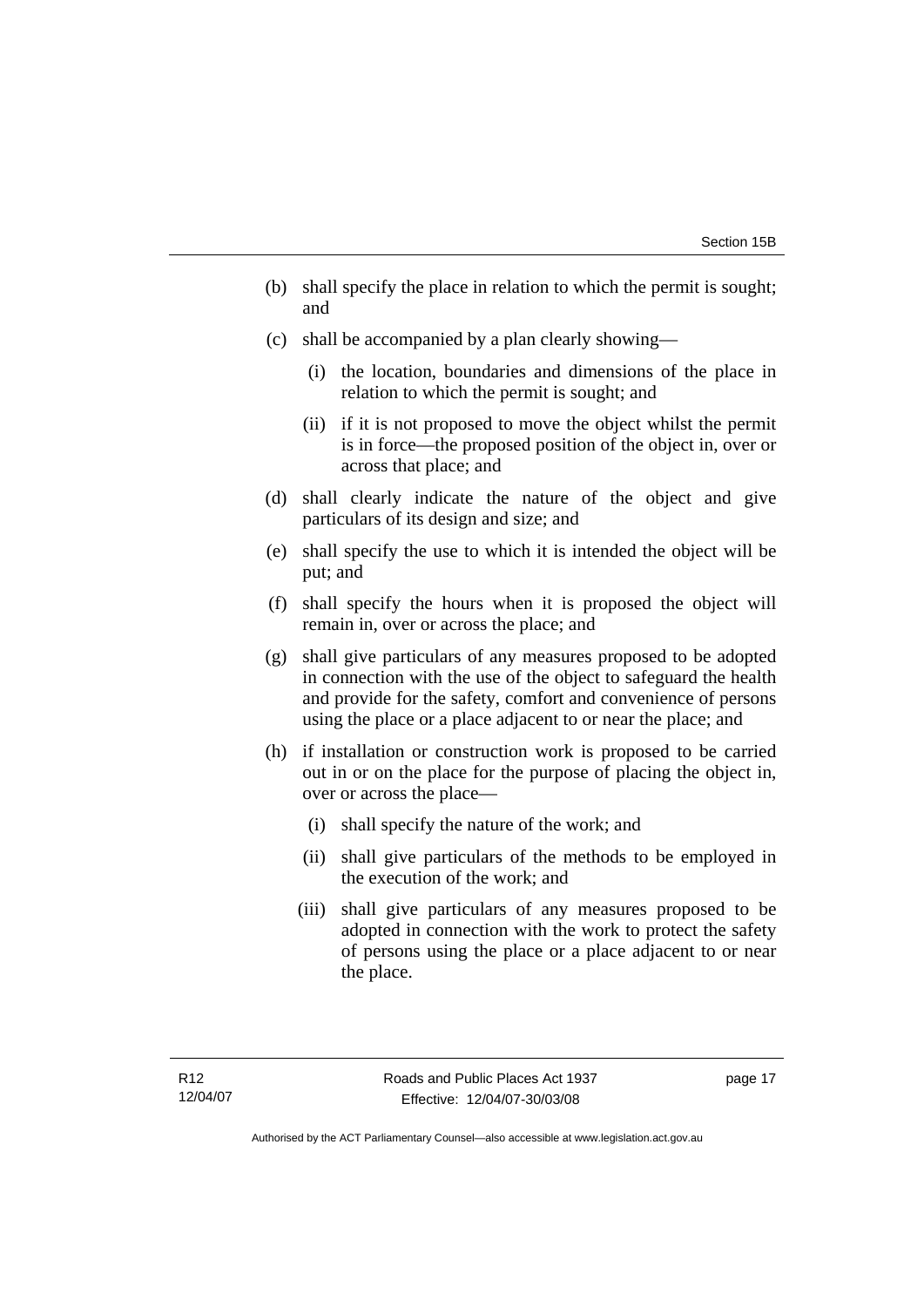## <span id="page-23-0"></span>**15BA Placement of objects affecting heritage significance**

- (1) The section applies if an application under section 15B relates to the placement of an object at a place registered, or nominated for provisional registration, under the *Heritage Act 2004*.
- (2) The Minister must—
	- (a) give a copy of the application to the heritage council; and
	- (b) in deciding on the application under section 15C, consider any written recommendation or submission about the placement given to the Minister by the council within 15 working days after the day the copy of the application is given to the council.

#### **15C Grant or refusal of permit**

- (1) The Minister shall consider each application for a permit and shall—
	- (a) approve of the grant to the applicant of the permit; or
	- (b) refuse to grant the permit to the applicant.
- (2) For the purpose of determining an application for a permit to place an object in, over or across a public place, the Minister shall have regard to—
	- (a) whether the place is a suitable place in, over or across which to place the object; and
	- (b) whether the object will be structurally sufficient, safe and stable; and
	- (c) the interests of the public and, in particular—
		- (i) whether the object, placed in, over or across the place, would be likely to be to the benefit or detriment of persons using the place or a place adjacent to or near the place; and

R12 12/04/07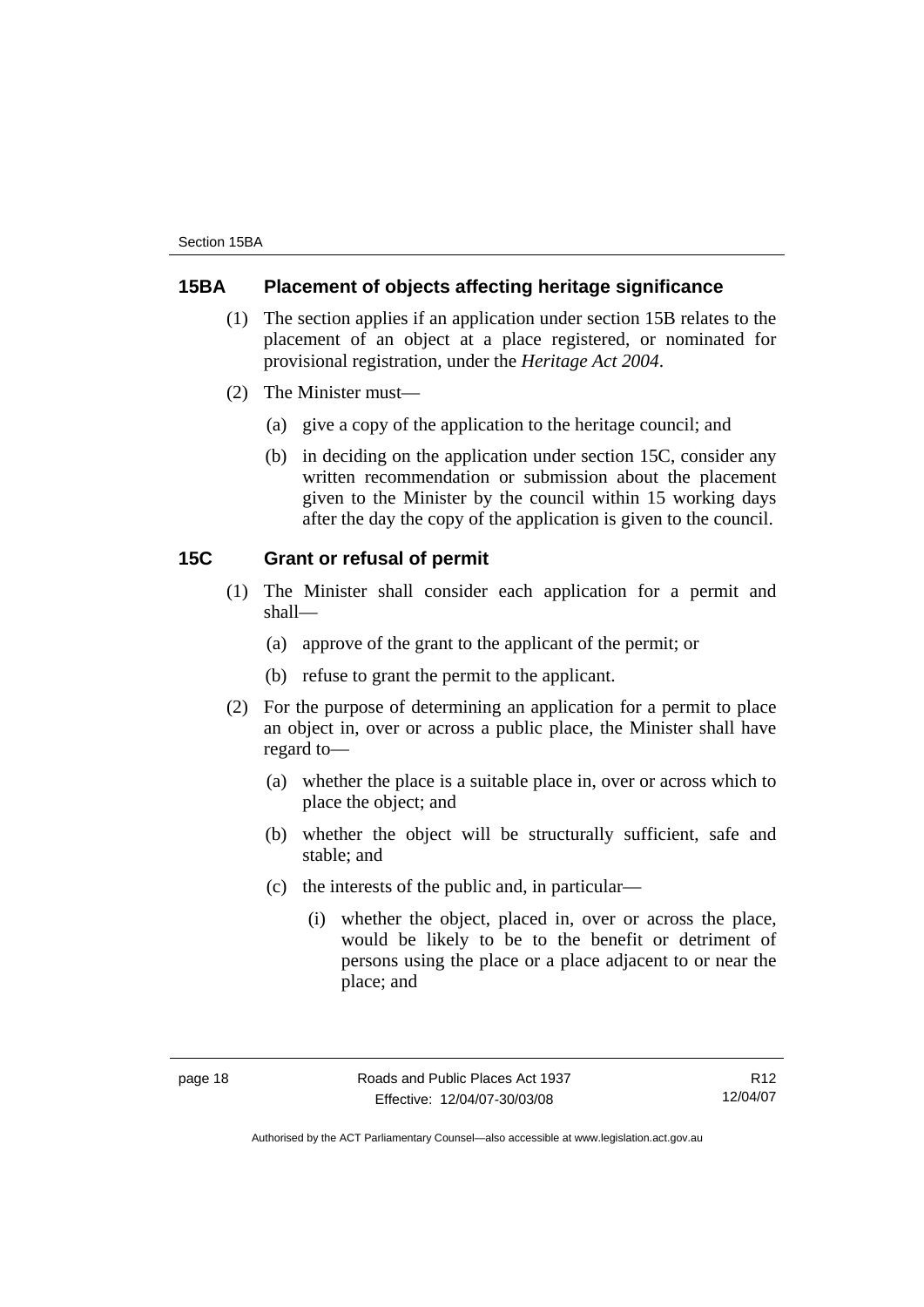- <span id="page-24-0"></span> (ii) whether adequate provision is proposed to be made in connection with the use of the object to safeguard the health and provide for the safety, comfort and convenience of persons using the place or a place adjacent to or near the place; and
- (d) the interests of persons carrying on business in the vicinity of the place and, in particular, the interests of a person carrying on, in the vicinity of the place, a business similar to the business (if any) carried on, in the vicinity of the place, by the applicant; and
- (e) if installation or construction work is proposed to be carried out in or on the place for the purpose of placing the object in, over or across the place—
	- (i) whether it is desirable to allow the work to be carried out in or on the place; and
	- (ii) whether the work will be suitable for the purpose; and
	- (iii) whether adequate provision is proposed to be made in connection with the work to protect the safety of persons using the place or a place adjacent to or near the place.

#### **15D Permit may be subject to conditions**

If the Minister approves of the grant to an applicant of a permit to place an object in, over or across a public place, the Minister may grant the permit subject to any of the following conditions that the Minister considers appropriate:

- (a) that the object will be of a type or design specified by the Minister;
- (b) that the object will be properly maintained and will not be allowed to become structurally insufficient, unsafe or unstable;
- (c) that the holder of the permit will not allow the object, whether directly or indirectly, to adversely affect the health or safety of persons using the place or a place adjacent to or near the place;

| R <sub>12</sub> | Roads and Public Places Act 1937 | page 19 |
|-----------------|----------------------------------|---------|
| 12/04/07        | Effective: 12/04/07-30/03/08     |         |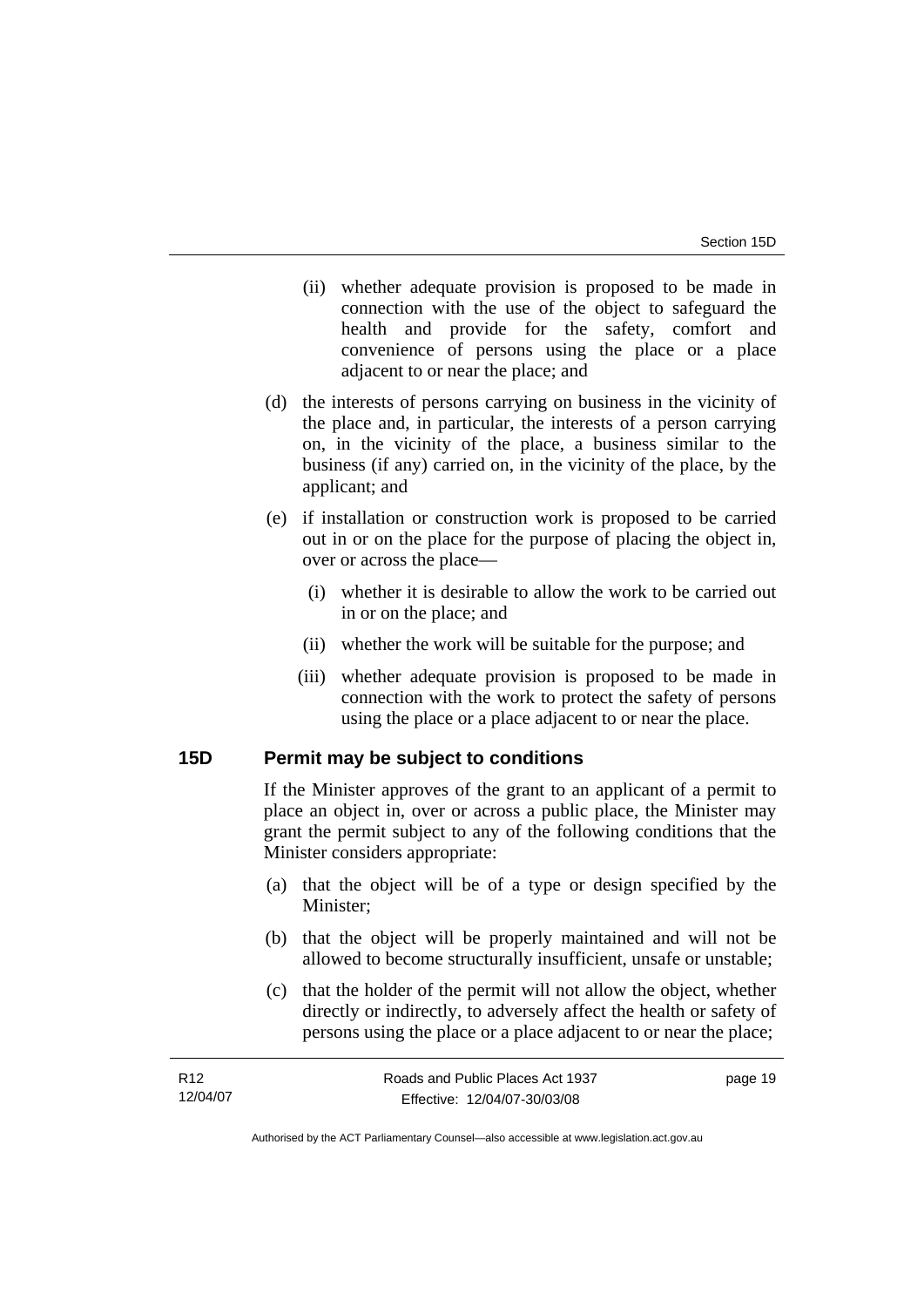- <span id="page-25-0"></span> (d) that adequate provision will be made for the disposal of refuse and waste from, and for the drainage of, the place;
- (e) that, during the hours between sunset and sunrise that the object is in the place, the place will be illuminated in a way that indicates clearly the object;
- (f) that the place will be fenced or enclosed in a way that prevents persons being endangered or inconvenienced by the object;
- (g) that any installation or construction work to be carried out in or on the place for the purpose of placing the object in, over or across the place will be carried out in a proper, skilful and safe way;
- (h) that the applicant will insure himself or herself and keep himself or herself insured against liability in relation to—
	- (i) death, bodily injury or illness; or
	- (ii) loss of, or damage to, property;

occurring in connection with the object.

## **15E Grant of permit**

- (1) If the Minister approves of the grant to an applicant of a permit, the Minister shall notify the applicant in writing of the grant and of any conditions to which the permit is subject and shall issue the permit to the applicant.
	- *Note* A fee may be determined under s 9A (Determination of fees) for this section.
- (2) A permit granted under this Act shall clearly identify the place in relation to which the permit is granted and shall specify—
	- (a) the name and address of the person to whom the permit is granted; and
	- (b) the object permitted to be placed in, over or across the place; and

R12 12/04/07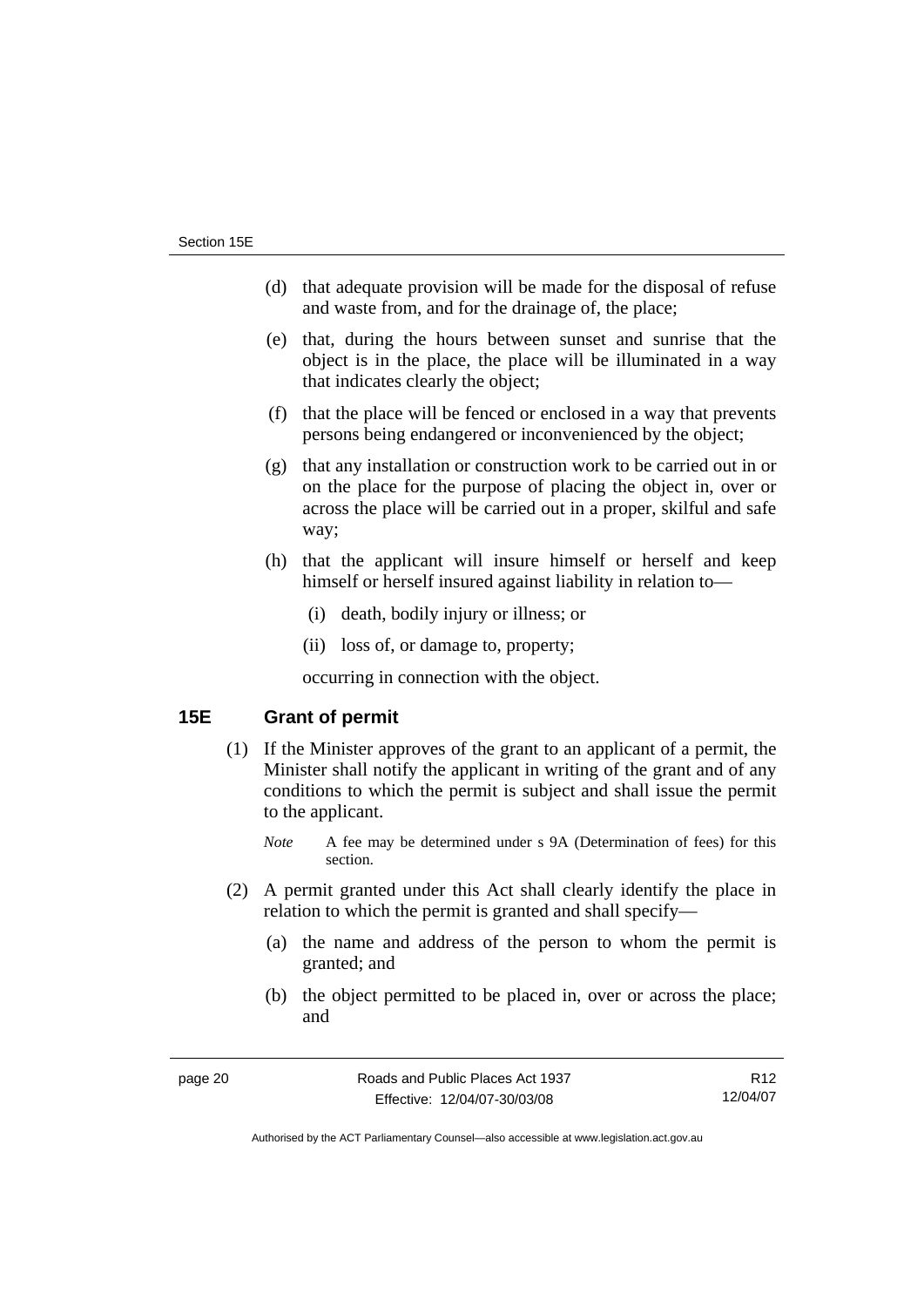- <span id="page-26-0"></span>(c) the use to which the object may be put; and
- (d) the hours when the object may remain in, over or across the place; and
- (e) the period for which the permit is granted; and
- (f) the conditions (if any) to which the permit is subject.

#### **15F Cancellation of permit**

The Minister may, on any of the following grounds, cancel a permit authorising a person to place an object in, over or across a public place:

- (a) that a permit was granted in error or in consequence of a false statement made or misleading information given by the holder of the permit;
- (b) that the holder of the permit has failed to take reasonable steps to prevent the object being used for a purpose other than the purpose specified in the permit;
- (c) that the holder of the permit has permitted the object to remain in the public place at a time other than a time allowed by the permit;
- (d) that the holder of the permit has failed to comply with a condition to which the permit is subject;
- (e) that the public place is no longer a suitable place to be the subject of a permit under this Act;
- (f) that the object is not serving a purpose beneficial to the interests of the public;
- (g) that the object has resulted in, whether directly or indirectly, the interests of a person carrying on business in the vicinity of the place being adversely affected.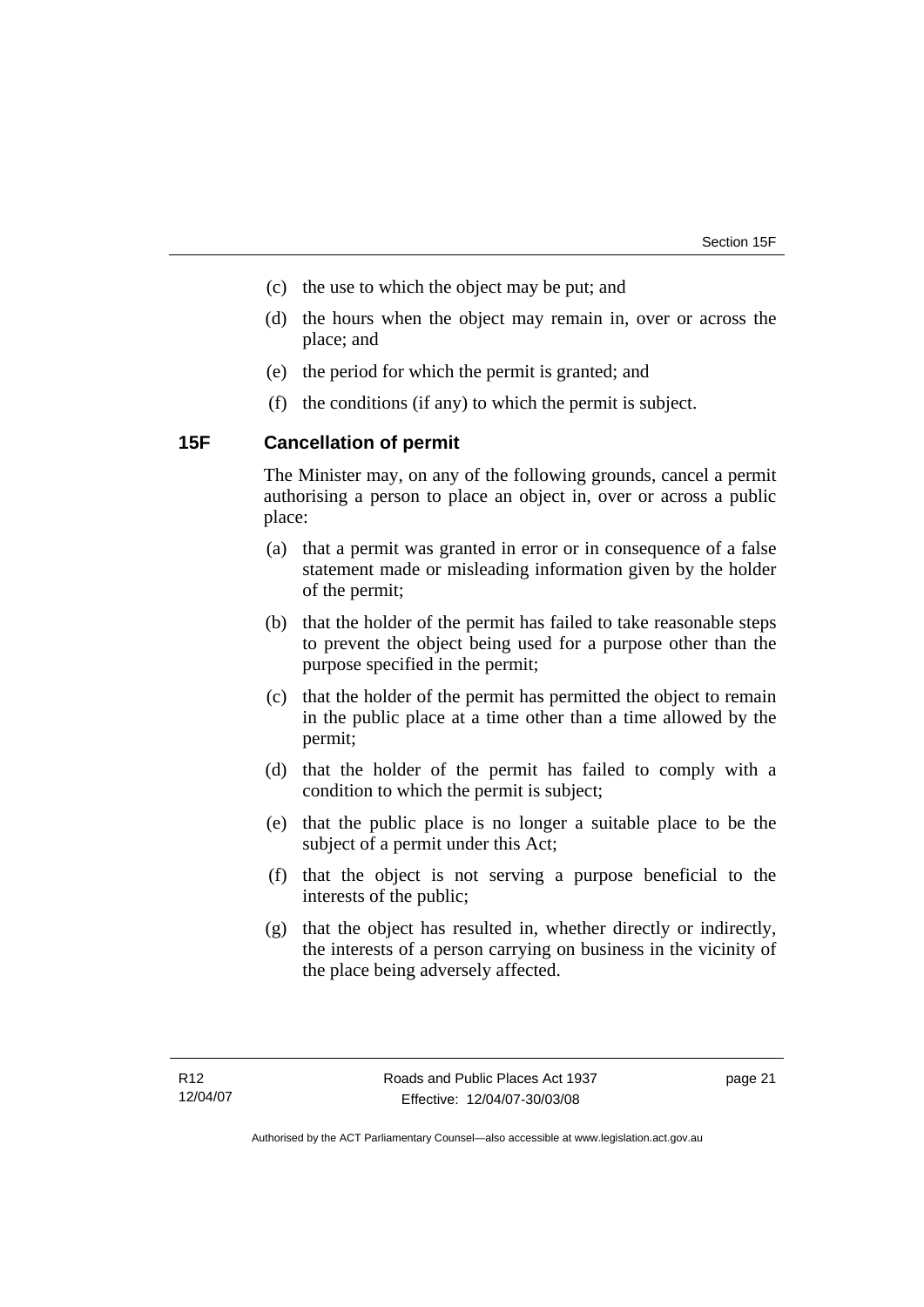## <span id="page-27-0"></span>**15G Review of decisions of Minister**

- (1) Application may be made to the administrative appeals tribunal for a review of a decision of the Minister—
	- (a) under section 15C (1) (b) to refuse to grant a permit; or
	- (b) under section 15D to grant a permit subject to a condition; or
	- (c) under section 15F to cancel a permit.
- (2) If the Minister makes a decision of the kind referred to in subsection (1), the Minister shall give notice of the decision to a person whose interests are affected by the decision.
- (3) A notice under subsection (2) shall be in accordance with the requirements of the code of practice in force under the *Administrative Appeals Tribunal Act 1989*, section 25B (1).

## **15H Rights of holder of permit**

- (1) For the purpose of ensuring that an object to which a permit relates is used for the purpose specified in the permit, the holder of the permit may determine the persons who may make use of the object and any equipment or services provided in connection with the object.
- (2) Nothing in subsection (1) or in any other provision of this Act prevents a place that is a public place for the purposes of a law in force in the ACT from continuing to be a public place for the purposes of that law.

## **15J Term of permit**

A permit, unless sooner surrendered or cancelled, remains in force for the period, not longer than 12 months, specified in the permit.

R12 12/04/07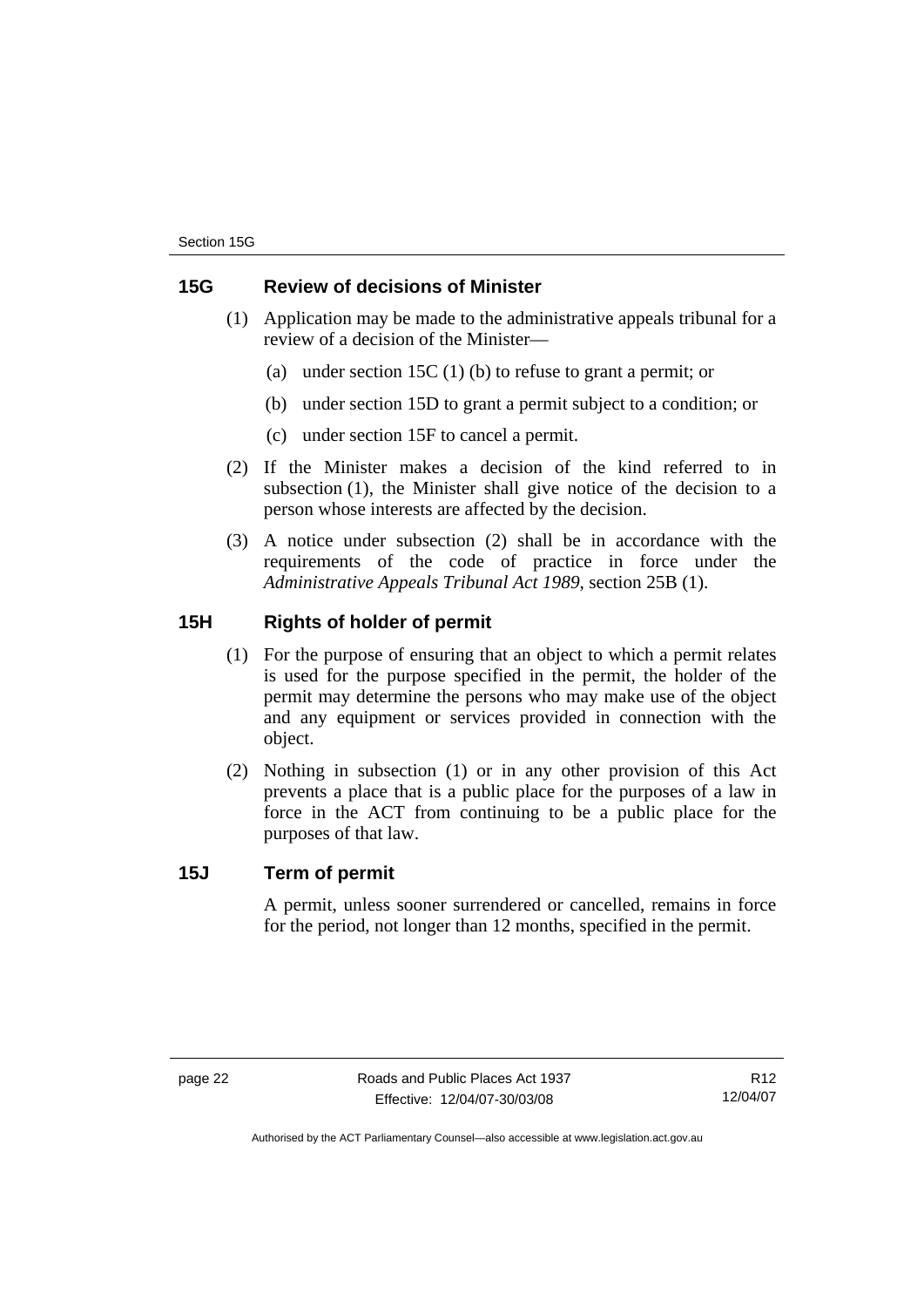## <span id="page-28-0"></span>**15K Renewal of permit**

- (1) If the holder of a permit applies to the Minister for its renewal (whether the application is made before or after the end of the permit's term), the Minister must renew the permit.
	- *Note* A fee may be determined under s 9A (Determination of fees) for this section.
- (2) If the Minister renews a permit—
	- (a) the permit as renewed continues in force for the period, not longer than 12 months, specified in the renewal; and
	- (b) that period begins at the end of the period when, apart from its renewal, the permit would have been in force.
- (3) The Minister shall not renew a permit if the object to which the permit related has been removed under section 15N (1).

## **15L Loss or destruction of permit**

If the Minister is satisfied that a permit has been lost, defaced or destroyed, he or she may issue to the holder of the permit a certified copy of the permit and that copy is, for this Act, of the same effect as the permit.

#### **15M Notice to remove object**

 (1) If a permit expires or is surrendered or cancelled, the Minister shall, as soon as possible after the expiry, surrender or cancellation of the permit, if the object to which the permit related is still in, over or across the public place to which the permit related, by written notice given to the person who held the permit, require that person, within the period specified in the notice, being a period of not less than 14 days after the notice is given, to remove the object from the public place.

*Note* For the giving of documents, see *Legislation Act 2001*, pt 19.5.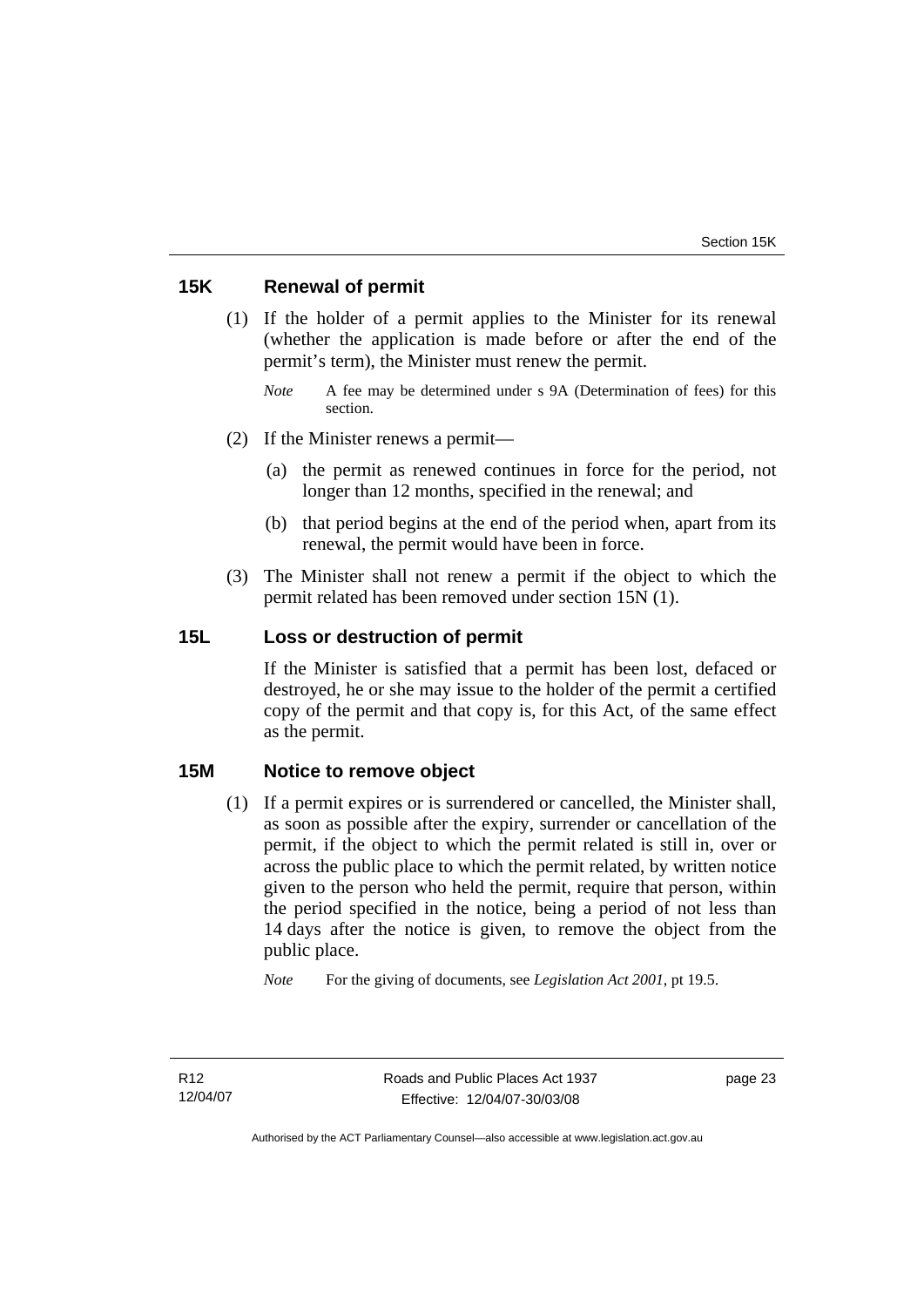<span id="page-29-0"></span> (2) If a notice is given under subsection (1) following the expiry of a permit and the permit is subsequently renewed under section 15K (1), the notice ceases to have effect.

## **15N Removal of objects by Territory**

- (1) If a person fails to comply with a notice given to him or her under section 15M (1), the Minister shall cause the object to which the notice relates to be removed and placed in storage.
- (2) If a notice is given to a person under section 15M (1) and the object to which the notice relates is removed under subsection (1), the Minister shall give to the person a further notice stating—
	- (a) the place where the object is stored; and
	- (b) that the object will be given to the person at the place where it is being stored if, within 28 days after the notice is given, the person pays to the Territory—
		- (i) the amount specified in the notice in relation to the costs and expenses incurred or to be incurred by the Territory in making good any damage caused to the public place by the removal of the object; and
		- (ii) the amount specified in the notice in relation to the costs and expenses incurred by the Territory in removing the object; and
		- (iii) an amount in relation to the costs and expenses of storage of the object, being an amount calculated in accordance with the rate specified in the notice; and
	- (c) that, if, within the time specified in paragraph (b), the amounts referred to in that paragraph are not paid and the object removed from the place where it is being stored—
		- (i) the ownership of the object shall be deemed, for all purposes, to vest in the Territory; and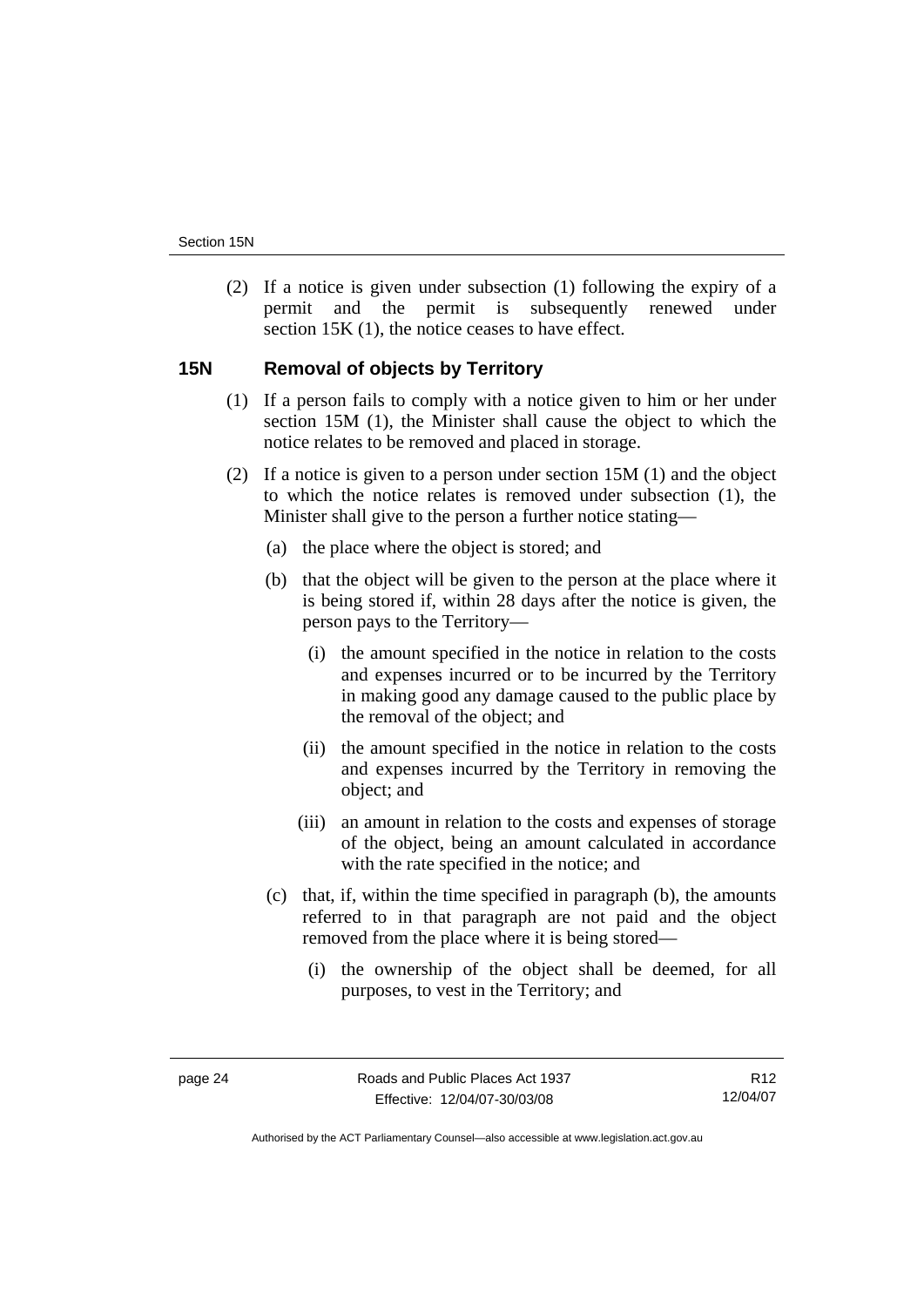<span id="page-30-0"></span> (ii) the object may be disposed of in the way the Minister directs.

*Note* For the giving of documents, see *Legislation Act 2001*, pt 19.5.

- (3) In relation to a notice given under subsection (2)—
	- (a) the amount to be specified in the notice for subsection (2) (b) (i) is the amount of the reasonable costs and expenses incurred or to be incurred by the Territory in making good any damage caused to the public place by the removal of the object; and
	- (b) the amount to be specified in the notice for subsection (2) (b) (ii) is the amount of the reasonable costs and expenses incurred by the Territory in removing the object; and
	- (c) the rate to be specified in the notice for subsection  $(2)$  (b) (iii) is the rate necessary to cover the reasonable costs and expenses of storage of the object.

## **15P Disposal of objects by Territory**

- (1) If a person to whom a notice is given under section 15N (2) does not, within 28 days after the notice is given to him or her—
	- (a) pay to the Territory the amounts referred to in the notice; and
	- (b) remove the object to which the notice relates from the place where it is being stored;

the ownership of the object is taken, for all purposes, to vest in the Territory and the object may be disposed of in the way the Minister directs.

- (2) If, under subsection (1), an object is sold by the Territory, the proceeds of the sale shall be applied—
	- (a) in repaying to the Territory—

page 25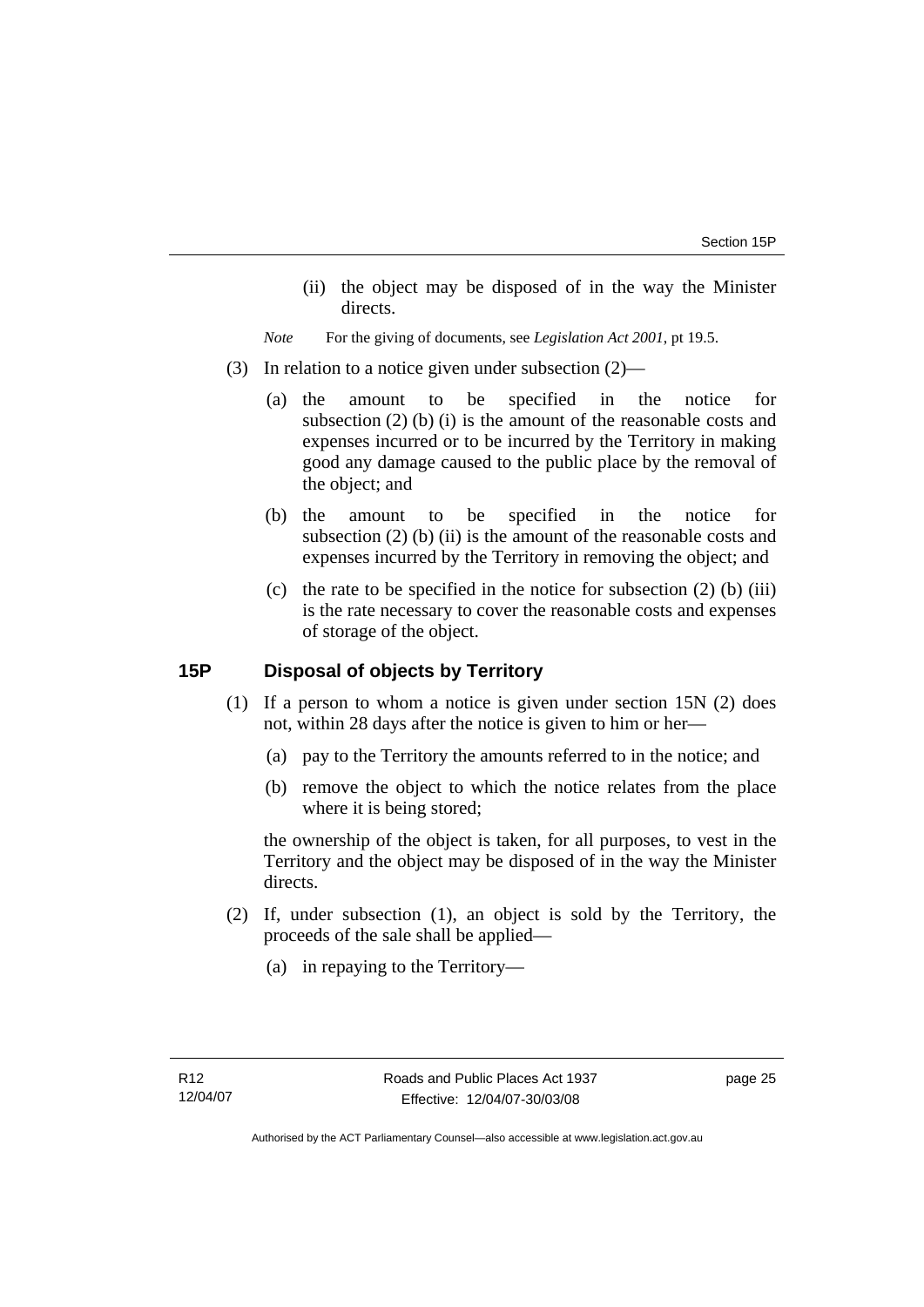- <span id="page-31-0"></span>(i) the amounts specified, for section  $15N(2)$  (b) (i) and (ii), in the notice given under section 15N (2) in relation to the object; and
- (ii) the amount of the costs and expenses incurred by the Territory in connection with the storage of the object, being an amount calculated in accordance with the rate specified, for section 15N (2) (b) (iii), in that notice; and
- (iii) the amount of the reasonable costs and expenses incurred by the Territory in connection with the sale of the object; and
- (b) in payment of the balance (if any) to the person to whom the notices under sections 15M (1) and 15N (2) were given.

## **15R Change of address**

 (1) If the name or address of the holder of a permit is changed, the holder must immediately give to the Minister written notice of the change and give the permit to the Minister.

Maximum penalty: 1 penalty unit.

 (2) The Minister shall, as soon as practicable after receipt of the permit, enter the particulars of the change on the permit and return it to the holder.

## **15S Approved forms**

- (1) The Minister may, in writing, approve forms for this Act.
- (2) If the Minister approves a form for a particular purpose, the approved form must be used for that purpose.
	- *Note* For other provisions about forms, see *Legislation Act 2001*, s 255.
- (3) An approved form is a notifiable instrument.
	- *Note* A notifiable instrument must be notified under the *Legislation Act 2001*.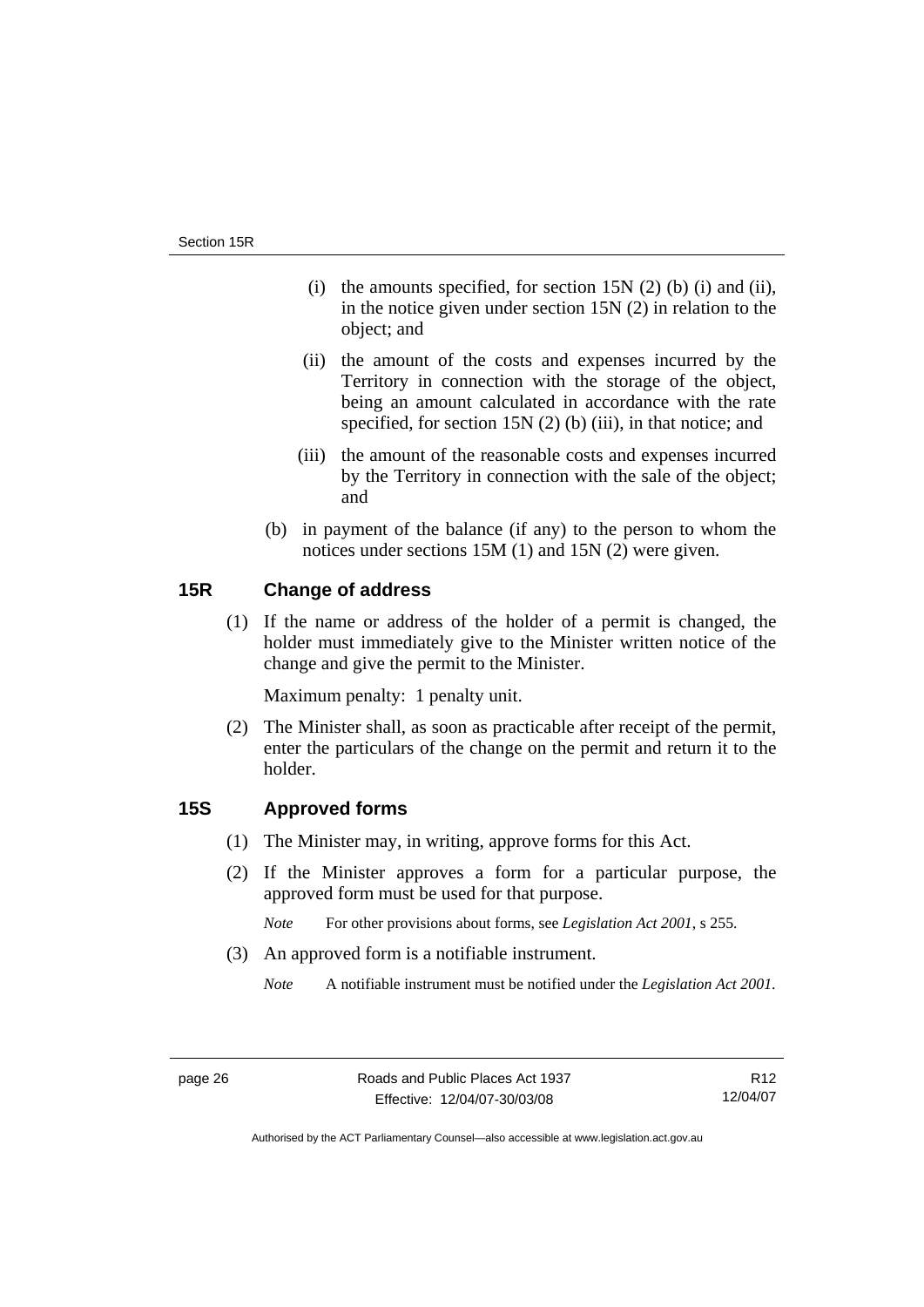## <span id="page-32-0"></span>**15T Occupation etc of public land under Land Act licence**

A person is not required to hold a permit under this Act to place an object in, over or across, or otherwise interfere with, a public place if—

- (a) the person holds a licence under the *Land (Planning and Environment) Act 1991* to occupy or use the public place; and
- (b) the public place is being occupied or used in accordance with the licence.

## **15U Occupation etc of public land under Hawkers Act licence**

A person is not required to hold a permit under this Act to park a vehicle (within the meaning of the *Hawkers Act 2003*) in a public place if—

- (a) the person holds a licence under the *Hawkers Act 2003* to use the vehicle to sell goods or services in the public place; and
- (b) the person is carrying on the business of a hawker under that Act in accordance with the licence.

## **16 Regulation-making power**

The Executive may make regulations for this Act.

*Note* Regulations must be notified, and presented to the Legislative Assembly, under the *Legislation Act 2001*.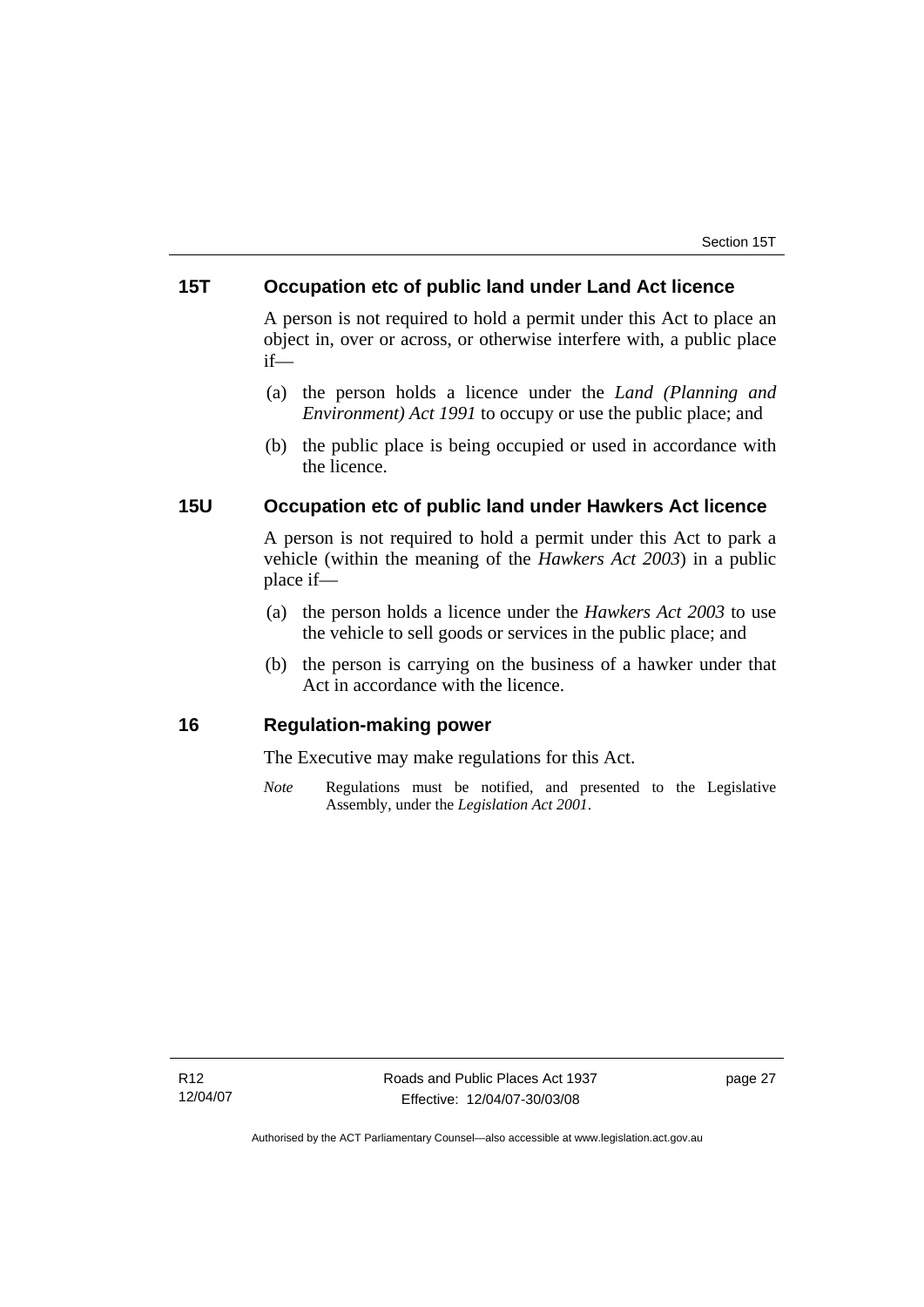## <span id="page-33-0"></span>**Dictionary**

(see s 2)

- *Note 1* The Legislation Act contains definitions and other provisions relevant to this Act.
- *Note 2* In particular, the Legislation Act, dict, pt 1, defines the following terms:
	- ACT
	- chief executive
	- document
	- penalty unit (see s 133)
	- property
	- territory land
	- the Territory.

*code of practice* means the code of practice approved by the Minister under section 12A (1).

*object* includes any item of movable personal property.

*owner*, of land, means the lessee of the land.

*permit* means a permit granted under this Act.

*public place* means unleased territory land that the public are entitled to use or that is open to, or used by, the public, and includes every public road.

*public road* means any street, road, lane, thoroughfare, footpath, or place that is territory land open to, or used by, the public.

*retention area*—see the *Uncollected Goods Act 1996*, dictionary.

*roads and public places officer* means a roads and public places officer appointed under section 2B.

*sign* includes a notice and an advertisement.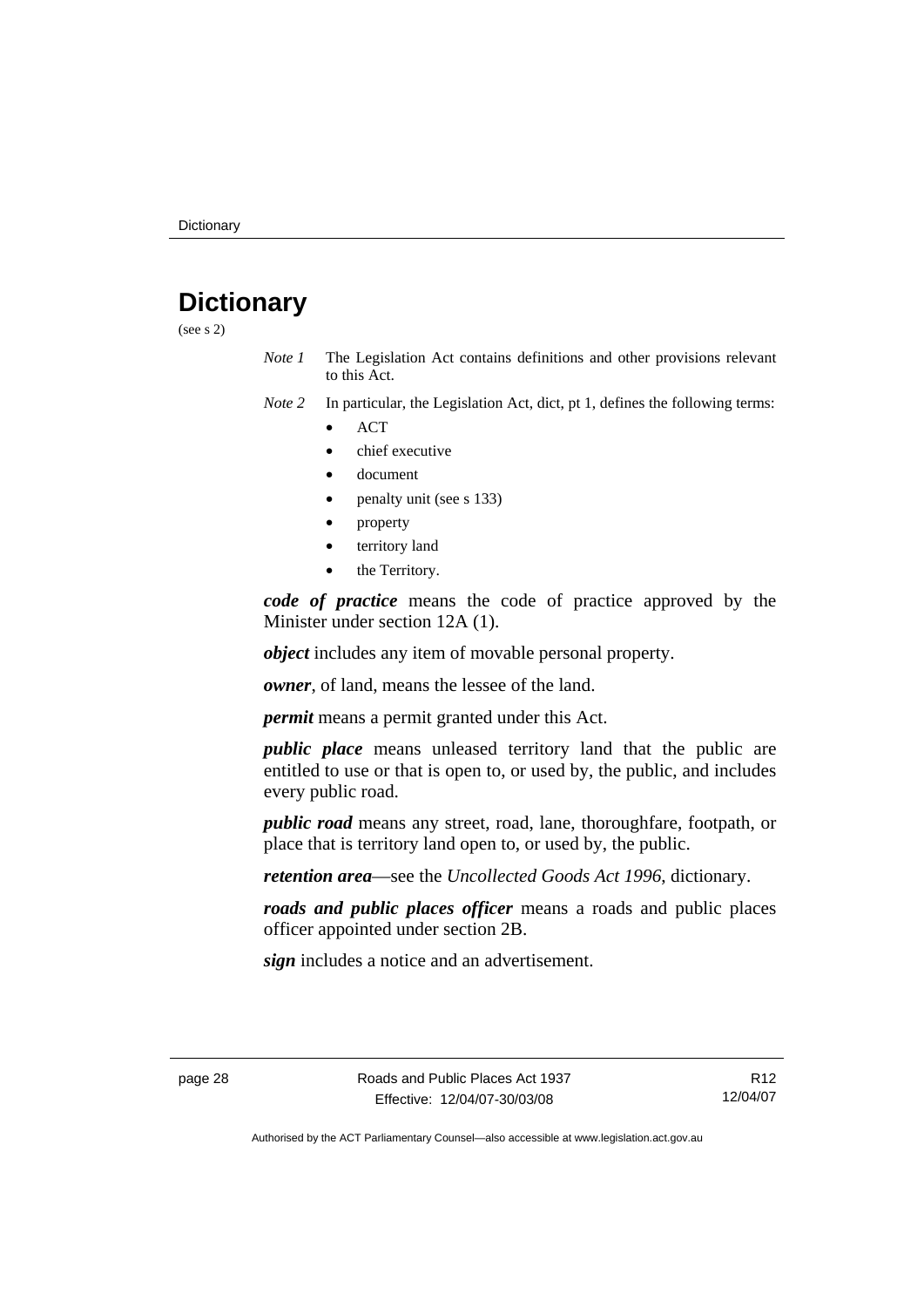*vehicle*—see the *Road Transport (General) Act 1999*, dictionary.

*Note* The def defines *vehicle* as any vehicle on wheels (other than a vehicle used on railways or tramways) or a prescribed vehicle.

Roads and Public Places Act 1937 Effective: 12/04/07-30/03/08

page 29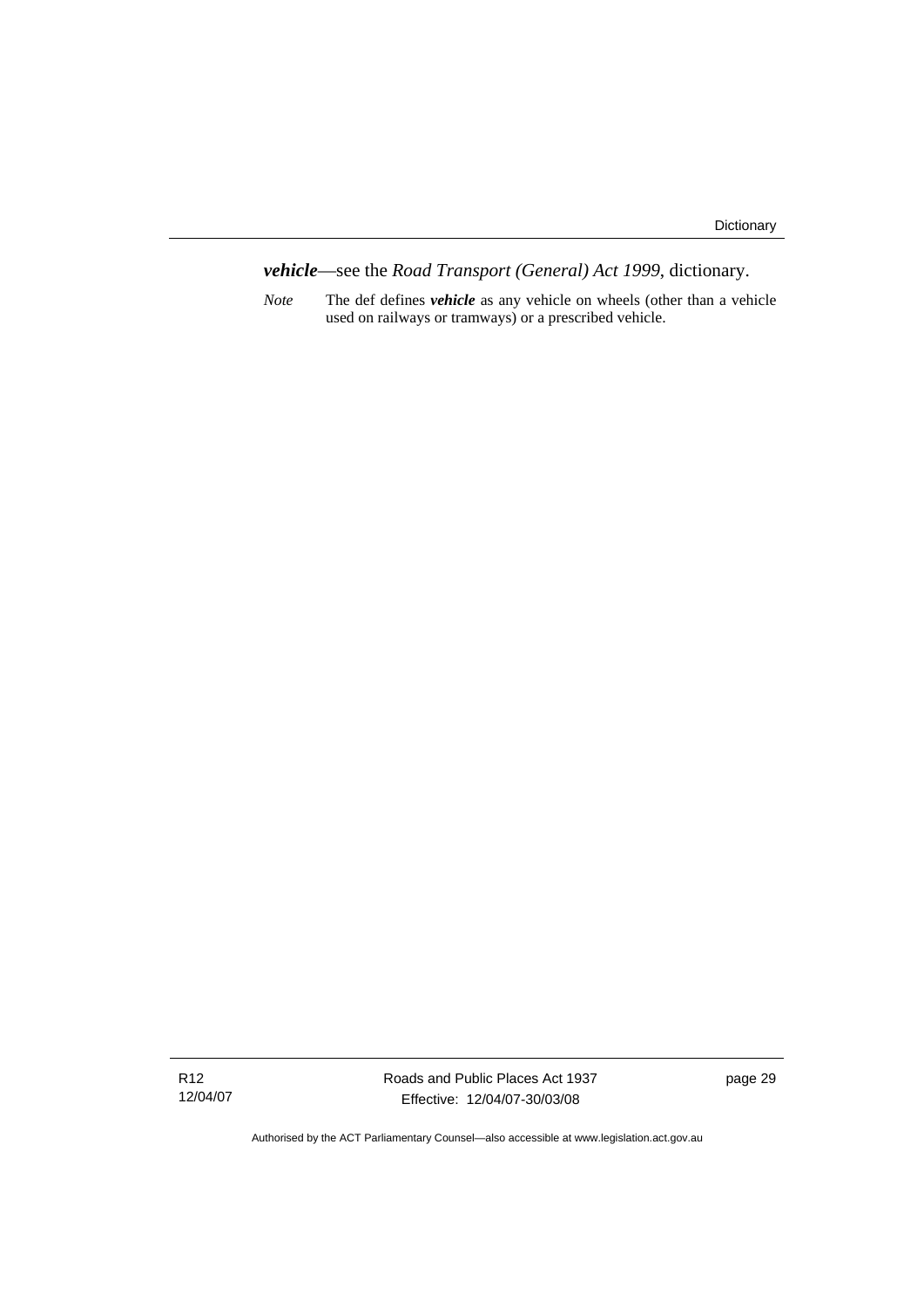<span id="page-35-0"></span>1 About the endnotes

## **Endnotes**

## **1 About the endnotes**

Amending and modifying laws are annotated in the legislation history and the amendment history. Current modifications are not included in the republished law but are set out in the endnotes.

Not all editorial amendments made under the *Legislation Act 2001*, part 11.3 are annotated in the amendment history. Full details of any amendments can be obtained from the Parliamentary Counsel's Office.

Uncommenced amending laws and expiries are listed in the legislation history and the amendment history. These details are underlined. Uncommenced provisions and amendments are not included in the republished law but are set out in the last endnote.

If all the provisions of the law have been renumbered, a table of renumbered provisions gives details of previous and current numbering.

The endnotes also include a table of earlier republications.

| $am = amended$                                                                                                                                             | $ord = ordinance$                                                                       |
|------------------------------------------------------------------------------------------------------------------------------------------------------------|-----------------------------------------------------------------------------------------|
| $amdt = amendment$                                                                                                                                         | orig = original                                                                         |
| $ch = chapter$                                                                                                                                             | par = paragraph/subparagraph                                                            |
| $def = definition$                                                                                                                                         | $pres = present$                                                                        |
| $dict = dictionary$                                                                                                                                        | $prev = previous$                                                                       |
| $disallowed = disallowed by the Legislative$                                                                                                               | $(\text{prev}) = \text{previously}$                                                     |
| Assembly                                                                                                                                                   | $pt = part$                                                                             |
| $div = division$                                                                                                                                           | $r = rule/subrule$                                                                      |
| $exp = expires/expired$                                                                                                                                    | $renum = renumbered$                                                                    |
| $Gaz = gazette$                                                                                                                                            | $reloc = relocated$                                                                     |
| $h dq =$ heading                                                                                                                                           | $R[X]$ = Republication No                                                               |
| $IA = Interpretation Act 1967$                                                                                                                             | $RI = reissue$                                                                          |
| $ins = inserted/added$                                                                                                                                     | $s = section/subsection$                                                                |
| $LA =$ Legislation Act 2001<br>$LR =$ legislation register<br>$LRA =$ Legislation (Republication) Act 1996<br>$mod = modified/modification$<br>$o = order$ | $sch = schedule$<br>$sdiv = subdivision$<br>$sub =$ substituted<br>SL = Subordinate Law |
| $om = omitted/repealed$                                                                                                                                    | underlining = whole or part not commenced<br>or to be expired                           |

### **2 Abbreviation key**

page 30 Roads and Public Places Act 1937 Effective: 12/04/07-30/03/08

R12 12/04/07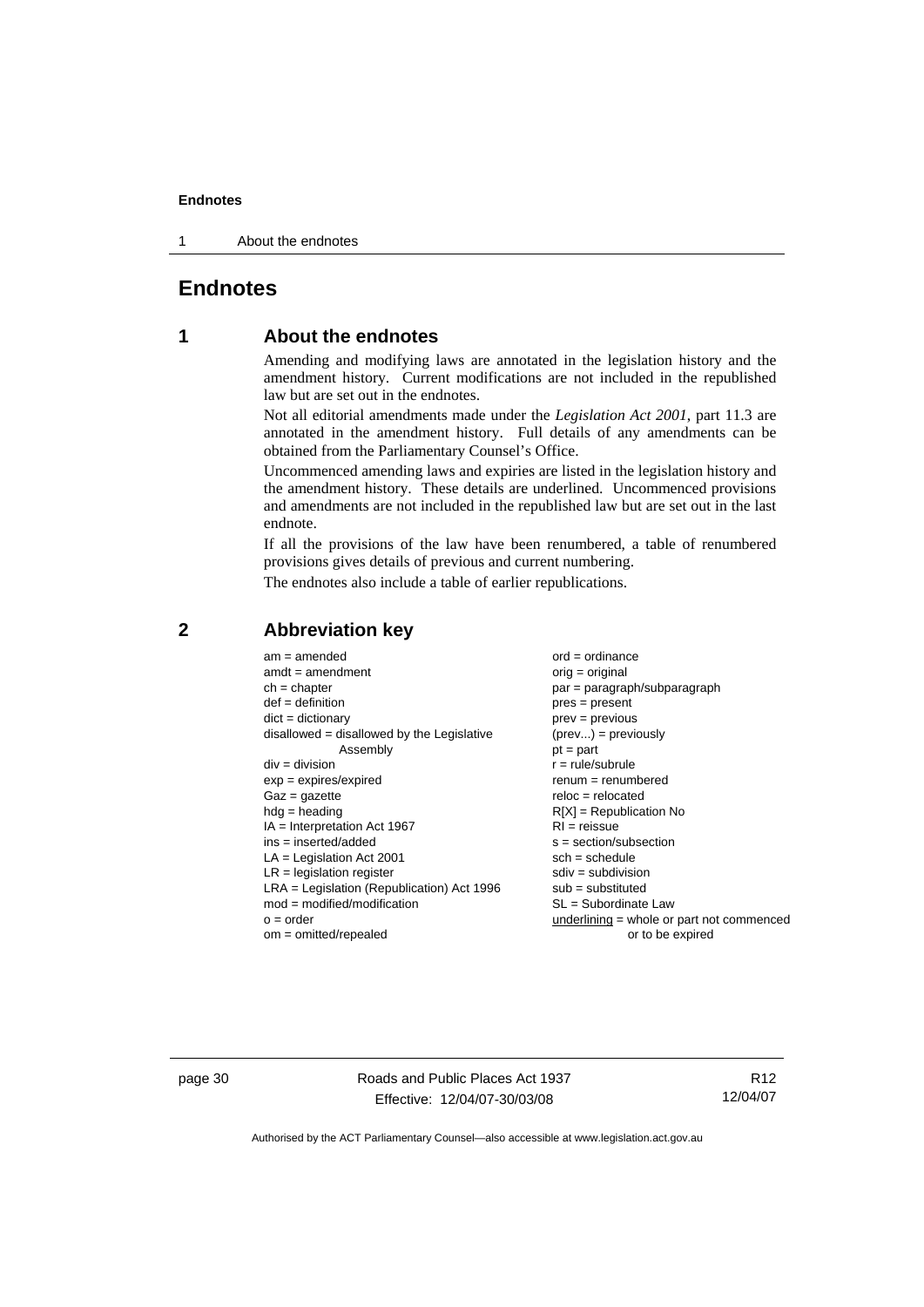## <span id="page-36-0"></span>**3 Legislation history**

This Act was originally a Commonwealth ordinance—the *Roads and Public Places Ordinance 1937* No 24 (Cwlth).

The *Australian Capital Territory (Self-Government) Act 1988* (Cwlth), s 34 (4) converted most former Commonwealth ordinances in force in the ACT into ACT enactments. This allowed the ACT Legislative Assembly to amend and repeal the laws. This Act was converted into an ACT enactment on 11 May 1989 (selfgovernment day).

As with most ordinances in force in the ACT, the name was changed from *Ordinance* to *Act* by the *Self-Government (Citation of Laws) Act 1989* No 21, s 5 on 11 May 1989 (self-government day).

Before 11 May 1989, ordinances commenced on their notification day unless otherwise stated (see *Seat of Government (Administration) Act 1910* (Cwlth), s 12).

#### **Legislation before becoming Territory enactment**

#### **Roads and Public Places Act 1937 No 24**

notified 16 December 1937 commenced 16 December 1937

#### as amended by

#### **Ordinances Revision Ordinance 1959 No 21**  notified 23 December 1959

commenced 31 December 1959

#### **Ordinances Revision (Decimal Currency) Ordinance 1966 No 19**  notified 23 December 1966 commenced 23 December 1966

#### **Roads and Public Places (Amendment) Ordinance 1976 No 72**  notified 30 December 1976 commenced 30 December 1976

#### **Roads and Public Places (Amendment) Ordinance 1983 No 15**  notified 27 July 1983 commenced 10 August 1983 (Cwlth Gaz 1983 No S172)

#### **Roads and Public Places (Amendment) Ordinance 1987 No 64**  notified 6 November 1987 commenced 6 November 1987

R12 12/04/07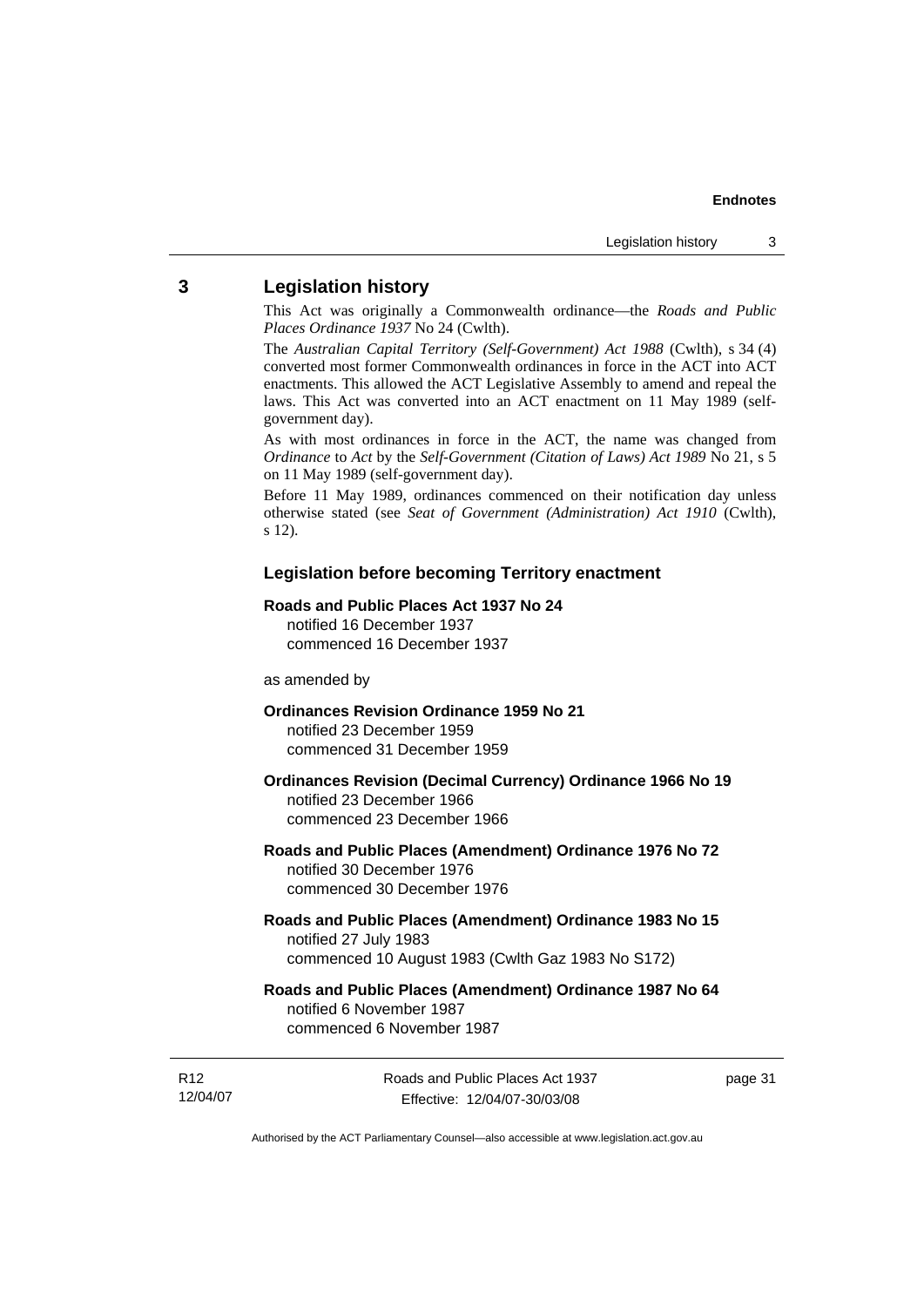3 Legislation history

#### **Self-Government (Consequential Amendments) Ordinance 1989 No 38 sch1**

notified 10 May 1989 (Cwlth Gaz 1989 No S160) s 1, s 2 commenced 10 May 1989 (s 2 (1)) sch 1 commenced 11 May 1989 (s 2 (2) and see Cwlth Gaz 1989 No S164)

#### **Legislation after becoming Territory enactment**

#### **Acts Revision (Position of Crown) Act 1993 No 44 s 3**

notified 27 August 1993 (Gaz 1993 No S165) commenced 27 August 1993 (s 2)

#### **Administrative Appeals (Consequential Amendments) Act 1994 No 60 sch 1**

notified 11 October 1994 (Gaz 1994 No S197) s 1, s 2 commenced 11 October 1994 (s 2 (1)) sch 1 commenced 14 November 1994 (s 2 (2) and see Gaz 1994 No S250)

#### **Statute Law Revision (Penalties Act 1994 No 81 sch**

notified 29 November 1994 (Gaz 1994 No S253) s 1, s 2 commenced 29 November 1994 (s 2 (1)) sch commenced 29 November 1994 (s 2 (2) and Gaz 1994 No S269)

#### **Statutory Offices (Miscellaneous Provisions) Act 1994 No 97 sch pt 1**

notified 15 December 1994 (Gaz No S280) s 1, s 2 commenced 15 December 1994 (s 2 (1)) sch pt 1 commenced 15 December 1994 (s 2 (2) and Gaz 1994 No S293)

#### **Roads and Public Places (Amendment) Act 1997 No 63**

notified 9 October 1997 (Gaz 1997 No S300) ss 1-3 commenced 9 October 1997 (s 2 (1)) remainder commenced 27 October 1997 (s 2 (2) and Gaz 1997 No S326)

#### **Roads and Public Places (Amendment) Act 1998 No 56**

notified 27 November 1998 (Gaz 1998 No S207) ss 1-3 commenced 27 November 1998 (s 2 (1)) s 11 (part) commenced 5 February 1999 (s 2 (2) and Gaz 1999 No S5) remainder commenced 27 May 1999 (s 2 (3))

page 32 Roads and Public Places Act 1937 Effective: 12/04/07-30/03/08

R12 12/04/07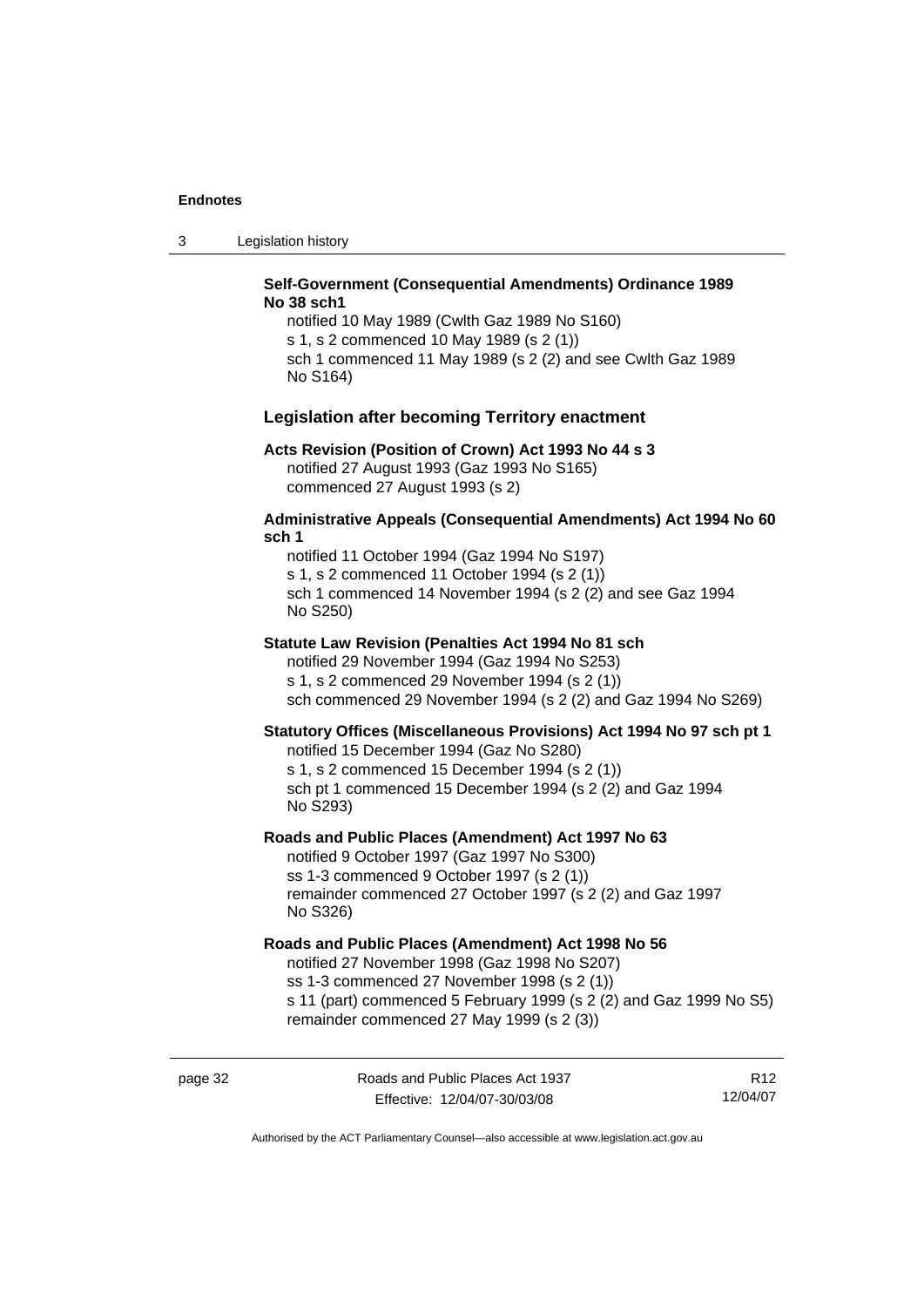#### **Legislation Amendment Act 2002 No 11 pt 2.43**

notified LR 27 May 2002 s 1, s 2 commenced 27 May 2002 (LA s 75) pt 2.43 commenced 28 May 2002 (s 2 (1))

#### **Statute Law Amendment Act 2002 No 30 pt 3.62**

notified LR 16 September 2002

s 1, s 2 taken to have commenced 19 May 1997 (LA s 75 (2))

pt 3.62 commenced 17 September 2002 (s 2 (1))

#### **Hawkers Act 2003 A2003-10 sch 1**

notified LR 27 March 2003 s 1, s 2 commenced 27 March 2003 (LA s 75 (1)) sch 1 commenced 27 September 2003 (s 2 and LA s 79)

#### **Land (Planning and Environment) (Compliance) Amendment Act 2003 A2003-34 pt 4**

notified LR 7 July 2003 s 1, s 2 commenced 7 July 2003 (LA s 75 (1)) pt 4 commenced 1 September 2003 (s 2 and CN2003-8)

#### **Roads and Public Places (Vandalism) Amendment Act 2004 A2004-46**  notified LR 11 August 2004

s 1, s 2 commenced 11 August 2004 (LA s 75 (1))

remainder commenced 13 September 2004 (s 2 and CN2004-23)

#### **Heritage Act 2004 A2004-57 sch 1 pt 1.10**

notified LR 9 September 2004 s 1, s 2 commenced 9 September 2004 (LA s 75 (1)) sch 1 pt 1.10 commenced 9 March 2005 (s 2 and LA s 79)

## **Statute Law Amendment Act 2005 A2005-20 sch 3 pt 3.52**

notified LR 12 May 2005

s 1, s 2 taken to have commenced 8 March 2005 (LA s 75 (2)) sch 3 pt 3.52 commenced 2 June 2005 (s 2 (1))

#### **Tree Protection Act 2005 A2005-51 sch 1 pt 1.4**

notified LR 29 September 2005

s 1, s 2 commenced 29 September 2005 (LA s 75 (1))

sch 1 pt 1.4 commenced 29 March 2006 (s 2 and  $LA$  s 79)

page 33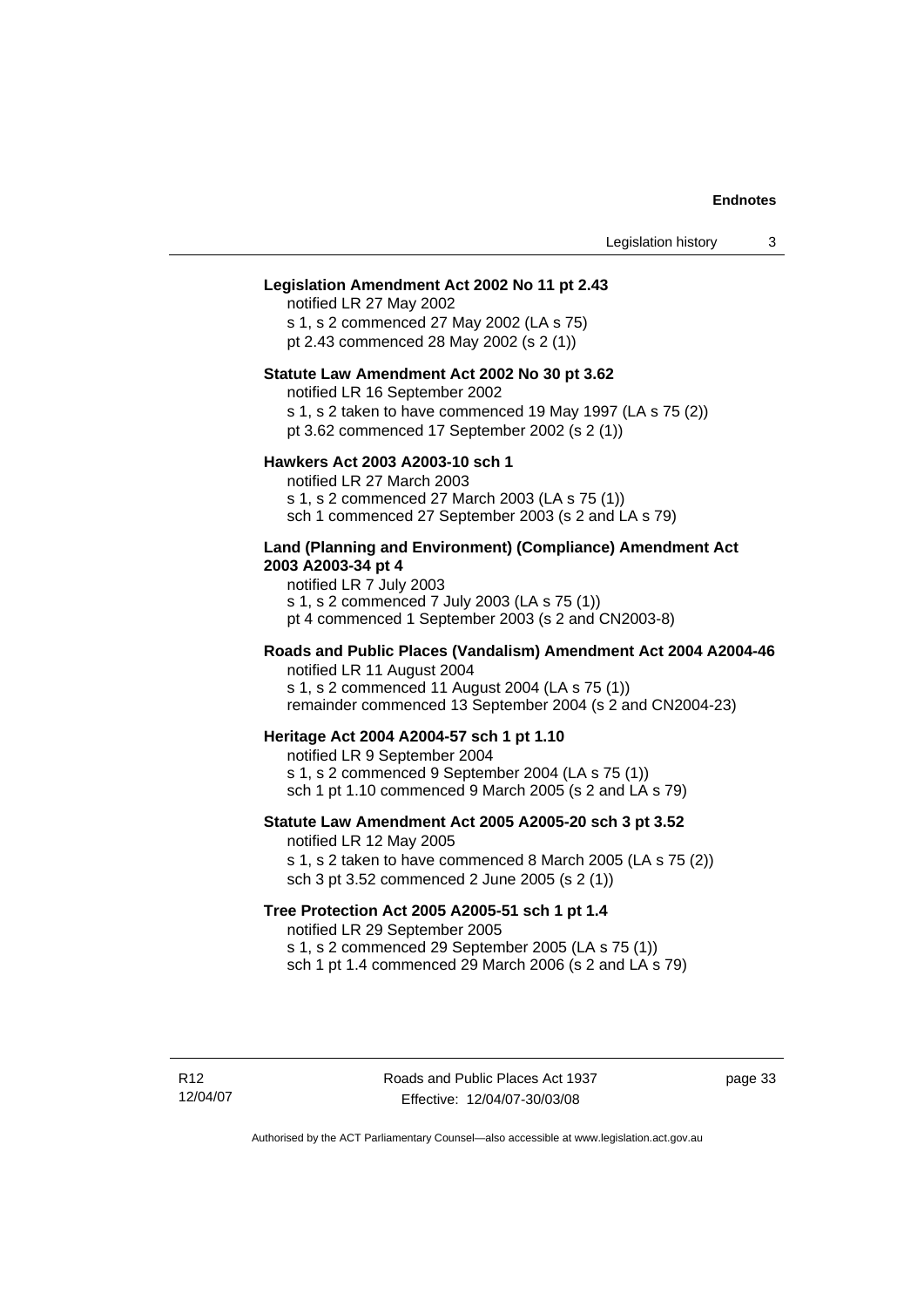<span id="page-39-0"></span>4 Amendment history

## **Statute Law Amendment Act 2007 A2007-3 sch 3 pt 3.87**

notified LR 22 March 2007

s 1, s 2 taken to have commenced 1 July 2006 (LA s 75 (2)) sch 3 pt 3.87 commenced 12 April 2007 (s 2 (1))

## **4 Amendment history**

|   | <b>Title</b><br>title                              | am 1989 No 38                                                                                                                                                                                                                                                                                                                                                                                                                                                                                                                                                                                                                                                                                                                                                                  |               |
|---|----------------------------------------------------|--------------------------------------------------------------------------------------------------------------------------------------------------------------------------------------------------------------------------------------------------------------------------------------------------------------------------------------------------------------------------------------------------------------------------------------------------------------------------------------------------------------------------------------------------------------------------------------------------------------------------------------------------------------------------------------------------------------------------------------------------------------------------------|---------------|
|   | Name of Act<br>s 1                                 | sub 2002 No 30 amdt 3.663                                                                                                                                                                                                                                                                                                                                                                                                                                                                                                                                                                                                                                                                                                                                                      |               |
|   | <b>Dictionary</b><br>s 2                           | am A2007-3 amdt 3.456<br>def <i>authorized officer</i> am 1989 No 38<br>om 1994 No 97 sch pt 1<br>def code of practice ins 1998 No 56 s 4<br>om 2002 No 30 amdt 3.664<br>def determined fee ins 1997 No 63 s 4<br>om 2002 No 30 amdt 3.664<br>def object ins 1998 No 56 s 4<br>om 2002 No 30 amdt 3.664<br>def <i>permit</i> ins 1976 No 72<br>om 2002 No 30 amdt 3.664<br>def <i>public place</i> am 1989 No 38; 1998 No 56 s 4<br>om 2002 No 30 amdt 3.664<br>def <i>public road</i> am 1959 No 21; 1989 No 38<br>om 2002 No 30 amdt 3.664<br>def <i>retention area</i> ins 1998 No 56 s 4<br>om 2002 No 30 amdt 3.664<br>def roads and public places officer ins 1994 No 97 sch pt 1<br>om 2002 No 30 amdt 3.664<br>def sign ins 1998 No 56 s 4<br>om 2002 No 30 amdt 3.664 |               |
|   | s 2AA                                              | Offences against Act-application of Criminal Code etc<br>ins A2004-46 s 4                                                                                                                                                                                                                                                                                                                                                                                                                                                                                                                                                                                                                                                                                                      |               |
|   | <b>Notes</b><br>s2A                                | ins 1993 No 44 sch 1<br>sub 2002 No 11 amdt 2.88; 2002 No 30 amdt 3.664                                                                                                                                                                                                                                                                                                                                                                                                                                                                                                                                                                                                                                                                                                        |               |
|   | <b>Application of Act to Territory</b><br>$s$ 2B   | ins 1994 No 97 sch pt 1<br>sub 2002 No 30 amdt 3.664                                                                                                                                                                                                                                                                                                                                                                                                                                                                                                                                                                                                                                                                                                                           |               |
|   | Road and public places officers<br>s <sub>2C</sub> | ins 2002 No 30 amdt 3.664                                                                                                                                                                                                                                                                                                                                                                                                                                                                                                                                                                                                                                                                                                                                                      |               |
| 1 |                                                    | Roads and Public Places Act 1937                                                                                                                                                                                                                                                                                                                                                                                                                                                                                                                                                                                                                                                                                                                                               | R1:<br>10/210 |

| page 34 | Roads and Public Places Act 1937 | R12      |
|---------|----------------------------------|----------|
|         | Effective: 12/04/07-30/03/08     | 12/04/07 |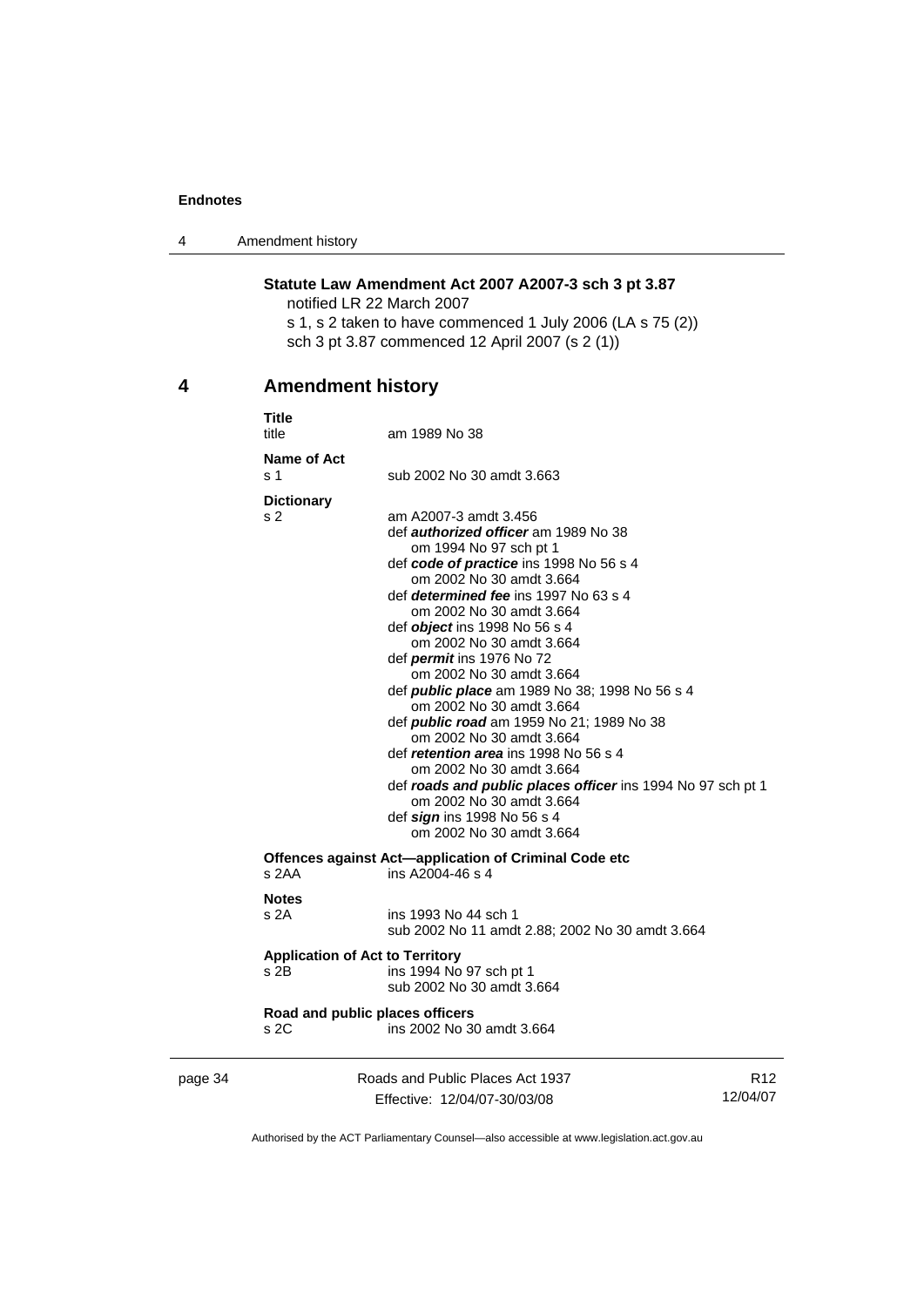|                                                     | Amendment history                                                                                                                                             | 4 |
|-----------------------------------------------------|---------------------------------------------------------------------------------------------------------------------------------------------------------------|---|
| Level of roads                                      |                                                                                                                                                               |   |
| s <sub>3</sub>                                      | am 1994 No 97 sch pt 1; am 2002 No 30 amdt 3.665,<br>amdt 3.666                                                                                               |   |
| <b>Temporary closing of roads</b><br>s <sub>4</sub> | am 1994 No 81 sch; 1994 No 97 sch pt 1; 1998 No 56                                                                                                            |   |
| <b>Temporary roads</b><br>s <sub>5</sub>            | am 1994 No 81 sch; 1994 No 97 sch pt 1; 1998 No 56;<br>R2 LRA; ss renum R3 LA; 2002 No 30 amdt 3.667                                                          |   |
| Drains for surface water<br>s 6                     | am 2002 No 30 amdt 3.668                                                                                                                                      |   |
| s 7                                                 | Damage to or interference with public places and property on them<br>am 1989 No 38; 1994 No 81 sch; 1994 No 97 sch pt 1; 1998<br>No 56; 2002 No 30 amdt 3.669 |   |
| s 8                                                 | Construction of culverts etc in public places<br>am 1976 No 72; 1994 No 81 sch; 1994 No 97 sch pt 1; 1998<br>No 56; 2002 No 30 amdt 3.669                     |   |
| public places                                       | Permission to place culverts etc across, and to interfere with the surfaces of,                                                                               |   |
| s 9                                                 | am 1976 No 72; 1983 No 15; 1994 No 97 sch pt 1; 1997 No 63<br>sub 2002 No 30 amdt 3.670                                                                       |   |
| <b>Determination of fees</b><br>s 9A                | ins 1983 No 15<br>sub 1997 No 63; 2002 No 30 amdt 3.671                                                                                                       |   |
| s 10                                                | Excavations etc on public places to be lighted<br>am 1966 No 19; 1976 No 72; 1994 No 81 sch; 1998 No 56;<br>2002 No 30 amdt 3.672                             |   |
| Alignment marks etc<br>s 11                         | am 1989 No 38; 1994 No 81 sch; 1998 No 56                                                                                                                     |   |
| s <sub>12</sub>                                     | <b>Exhibition of advertisements or notices</b><br>am 1976 No 72; 1989 No 38; 1994 No 81 sch; 1994 No 97<br>sch pt 1; 2002 No 30 amdt 3.673                    |   |
| Code of practice for removable signs<br>s 12A       | ins 1998 No 56<br>sub 2002 No 30 amdt 3.674                                                                                                                   |   |
| <b>Contents of code of practice</b><br>s 12B        | ins 1998 No 56                                                                                                                                                |   |
| Failure to comply with code<br>s 12C                | ins 1998 No 56<br>am 2002 No 30 amdt 3.675                                                                                                                    |   |
|                                                     |                                                                                                                                                               |   |

R12 12/04/07 Roads and Public Places Act 1937 Effective: 12/04/07-30/03/08

page 35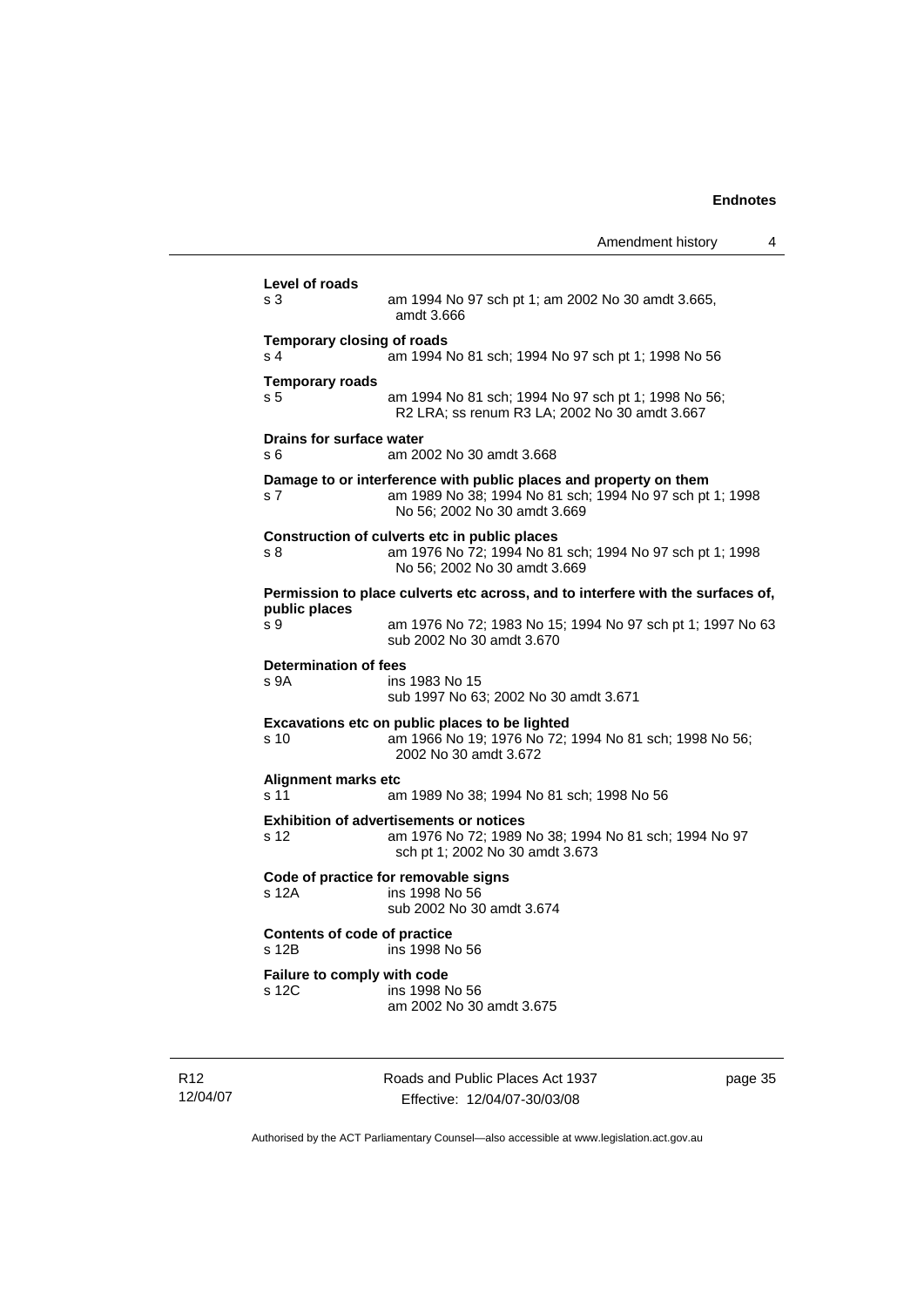| Amendment history |
|-------------------|
|                   |

| Removal of abandoned vehicles from public places<br>s 12E<br>ins 1998 No 56<br>om 2002 No 30 amdt 3.676<br>ins A2004-46 s 5<br>am A2005-20 amdt 3.341, amdt 3.342<br>Failure to provide information about abandoned vehicles                             |  |
|----------------------------------------------------------------------------------------------------------------------------------------------------------------------------------------------------------------------------------------------------------|--|
|                                                                                                                                                                                                                                                          |  |
| s 12F<br>orig s 12F renum as s 12G<br>ins A2004-46 s 5                                                                                                                                                                                                   |  |
| Removal of signs and other items from public places<br>(prev s 12F hdg) sub A2004-46 s 6<br>s 12G hdg<br>s 12G<br>orig s 12G renum as s 12l<br>(prev s 12F) ins 1998 No 56<br>am 2002 No 30 amdt 3.677<br>renum as s 12G A2004-46 s 6<br>am A2004-46 s 7 |  |
| Disposal of items removed under sections 12E and 12G<br>ins A2004-46 s 7<br>s 12H                                                                                                                                                                        |  |
| Prescribed objects-s 12G (4), def of prescribed object<br>(prev s 12G hdg) sub A2004-46 s 8<br>s 12l hdg<br>s 12l<br>(prev s 12G) ins 1998 No 56<br>sub 2002 No 30 amdt 3.678<br>renum as s 12l A2004-46 s 8                                             |  |
| Tress etc overhanging public places<br>am 1994 No 81 sch; 1994 No 97 sch pt 1; 1998 No 56;<br>s 13<br>ss renum R3 LA; 2002 No 30 amdt 3.679; amdt 3.680;<br>A2005-51 amdt 1.22                                                                           |  |
| Repair of damage to public places<br>s 14<br>am 1976 No 72; 1989 No 38; 1994 No 97 sch pt 1                                                                                                                                                              |  |
| Graffiti removal on leased land<br>s 14A<br>ins A2004-46 s 9                                                                                                                                                                                             |  |
| Graffiti removal-liability of the Territory<br>ins A2004-46 s 9<br>s 14B                                                                                                                                                                                 |  |
| <b>Penalties</b><br>s 15<br>am 1966 No 19<br>sub 1976 No 72<br>om 1994 No 81 sch                                                                                                                                                                         |  |
| Objects in public places<br>s 15A<br>ins 1976 No 72<br>am A2003-34 s 15; A2003-10 amdt 1.1                                                                                                                                                               |  |

page 36 Roads and Public Places Act 1937 Effective: 12/04/07-30/03/08

R12 12/04/07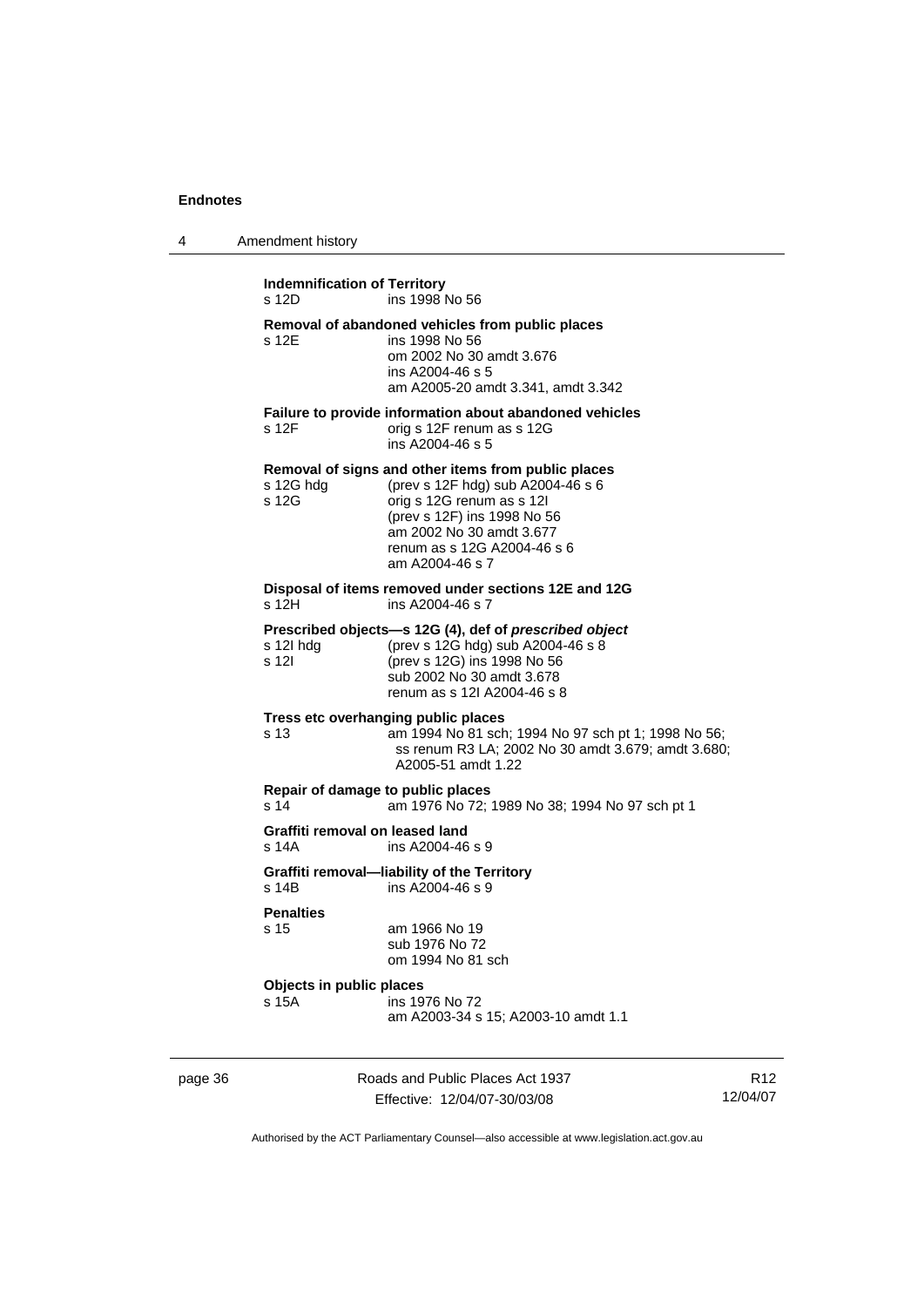```
Application for permit 
                 ins 1976 No 72
Placement of objects affecting heritage significance 
s 15BA ins A2004-57 amdt 1.55 
Grant or refusal of permit 
                 ins 1976 No 72
Permit may be subject to conditions 
s15D ins 1976 No 72 
Grant of permit 
s 15E ins 1976 No 72 
                  am 1997 No 63; 2002 No 30 amdt 3.681, amdt 3.682 
Cancellation of permit 
s 15F ins 1976 No 72 
Review of decisions of Minister 
s 15G ins 1976 No 72 
                  am 1989 No 38; 1994 No 60 sch 1; 2002 No 30 amdt 3.683, 
                  amdt 3.684 
Rights of holder of permit 
s 15H ins 1976 No 72 
Term of permit 
                 ins 1976 No 72
Renewal of permit 
s 15K ins 1976 No 72 
                  am 1997 No 63; 2002 No 30 amdt 3.685 
Loss or destruction of permit 
s 15L ins 1976 No 72 
Notice to remove object 
s 15M ins 1976 No 72 
                  am 2002 No 30 amdt 3.686 
Removal of objects by Territory 
s 15N ins 1976 No 72 
                  am 1989 No 38; 2002 No 30 amdt 3.686 
Disposal of objects by Territory<br>
s 15P ins 1976 No 7
                 ins 1976 No 72
                  am 1989 No 38; 2002 No 30 amdt 3.687 
Manner of giving notices 
s 15Q ins 1976 No 72 
                  om 2002 No 30 amdt 3.688
```
R12 12/04/07 Roads and Public Places Act 1937 Effective: 12/04/07-30/03/08

page 37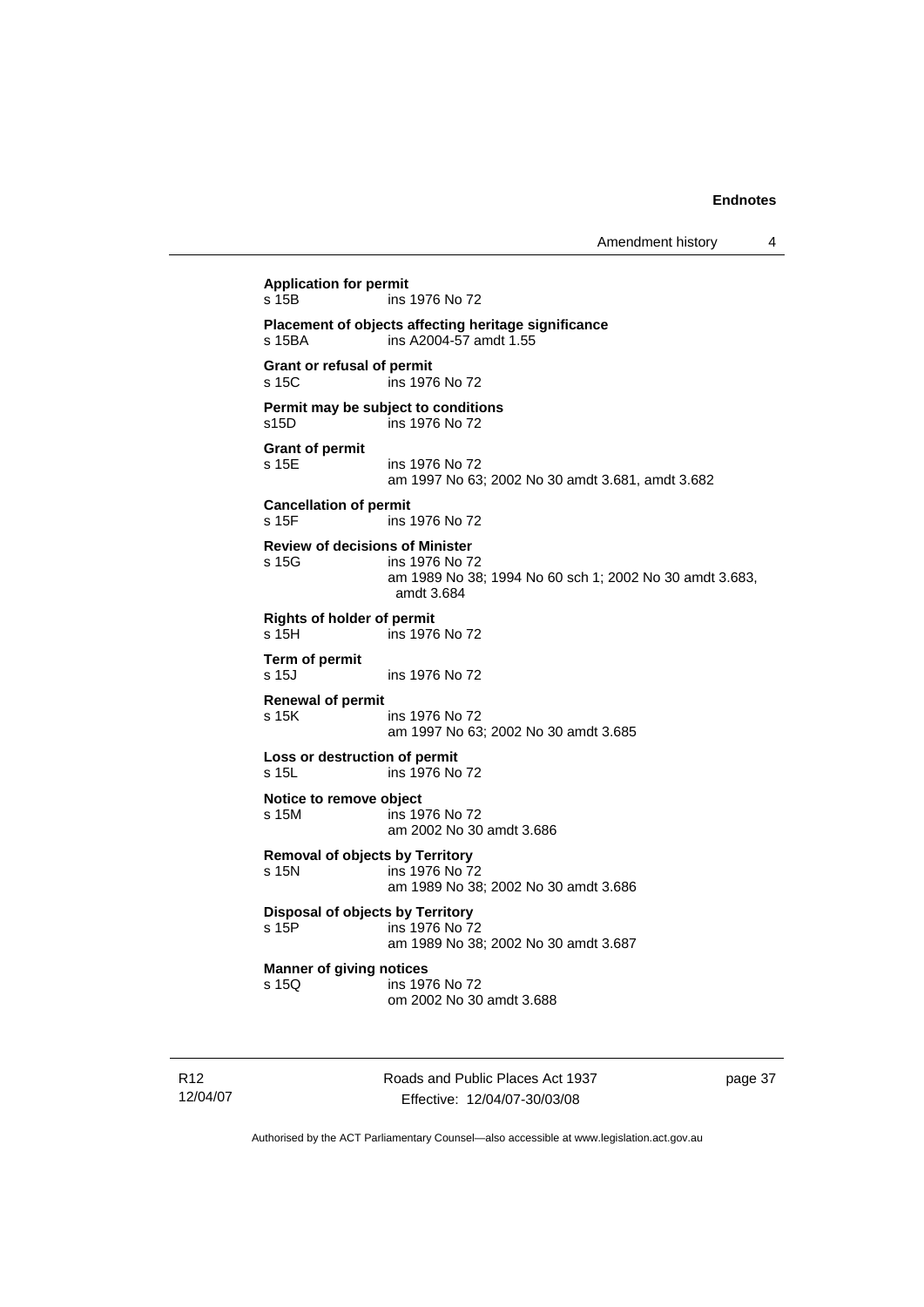4 Amendment history

| <b>Change of address</b>                                         |                                                                                                       |  |
|------------------------------------------------------------------|-------------------------------------------------------------------------------------------------------|--|
| s 15R                                                            | ins 1976 No 72                                                                                        |  |
|                                                                  | am 1994 No 81 sch; 1998 No 56; 2002 No 30 amdt 3.689                                                  |  |
| <b>Approved forms</b>                                            |                                                                                                       |  |
| s 15S                                                            | ins 1987 No 64                                                                                        |  |
|                                                                  | om 1989 No 38                                                                                         |  |
|                                                                  | ins 2002 No 30 amdt 3.690                                                                             |  |
| Occupation etc of public land under Land Act licence             |                                                                                                       |  |
| s <sub>15T</sub>                                                 | ins 1987 No 64                                                                                        |  |
|                                                                  | om 1989 No 38                                                                                         |  |
|                                                                  | ins A2003-34 s 16                                                                                     |  |
| Occupation etc of public land under Hawkers Act licence          |                                                                                                       |  |
| s 15U                                                            | ins A2003-10 amdt 1.2                                                                                 |  |
|                                                                  | am A2004-46 s 10                                                                                      |  |
| <b>Regulation-making power</b>                                   |                                                                                                       |  |
| s 16                                                             | am 1989 No 38                                                                                         |  |
|                                                                  | sub 2002 No 30 amdt 3.690                                                                             |  |
| <b>Dictionary</b>                                                |                                                                                                       |  |
| dict                                                             | ins 2002 No 30 amdt 3.691                                                                             |  |
|                                                                  | am A2004-46 s 11                                                                                      |  |
|                                                                  | def code of practice ins 2002 No 30 amdt 3.691                                                        |  |
|                                                                  | def <i>object</i> ins 2002 No 30 amdt 3.691                                                           |  |
|                                                                  | def owner ins 2002 No 30 amdt 3.691                                                                   |  |
|                                                                  | def <i>permit</i> ins 2002 No 30 amdt 3.691                                                           |  |
|                                                                  | def <i>public place</i> ins 2002 No 30 amdt 3.691<br>def <i>public road</i> ins 2002 No 30 amdt 3.691 |  |
|                                                                  | def retention area ins 2002 No 30 amdt 3.691                                                          |  |
|                                                                  | sub A2007-3 amdt 3.457                                                                                |  |
| def roads and public places officer ins 2002 No 30<br>amdt 3.691 |                                                                                                       |  |
|                                                                  |                                                                                                       |  |
|                                                                  | def vehicle ins A2004-46 s 12                                                                         |  |

page 38 Roads and Public Places Act 1937 Effective: 12/04/07-30/03/08

R12 12/04/07